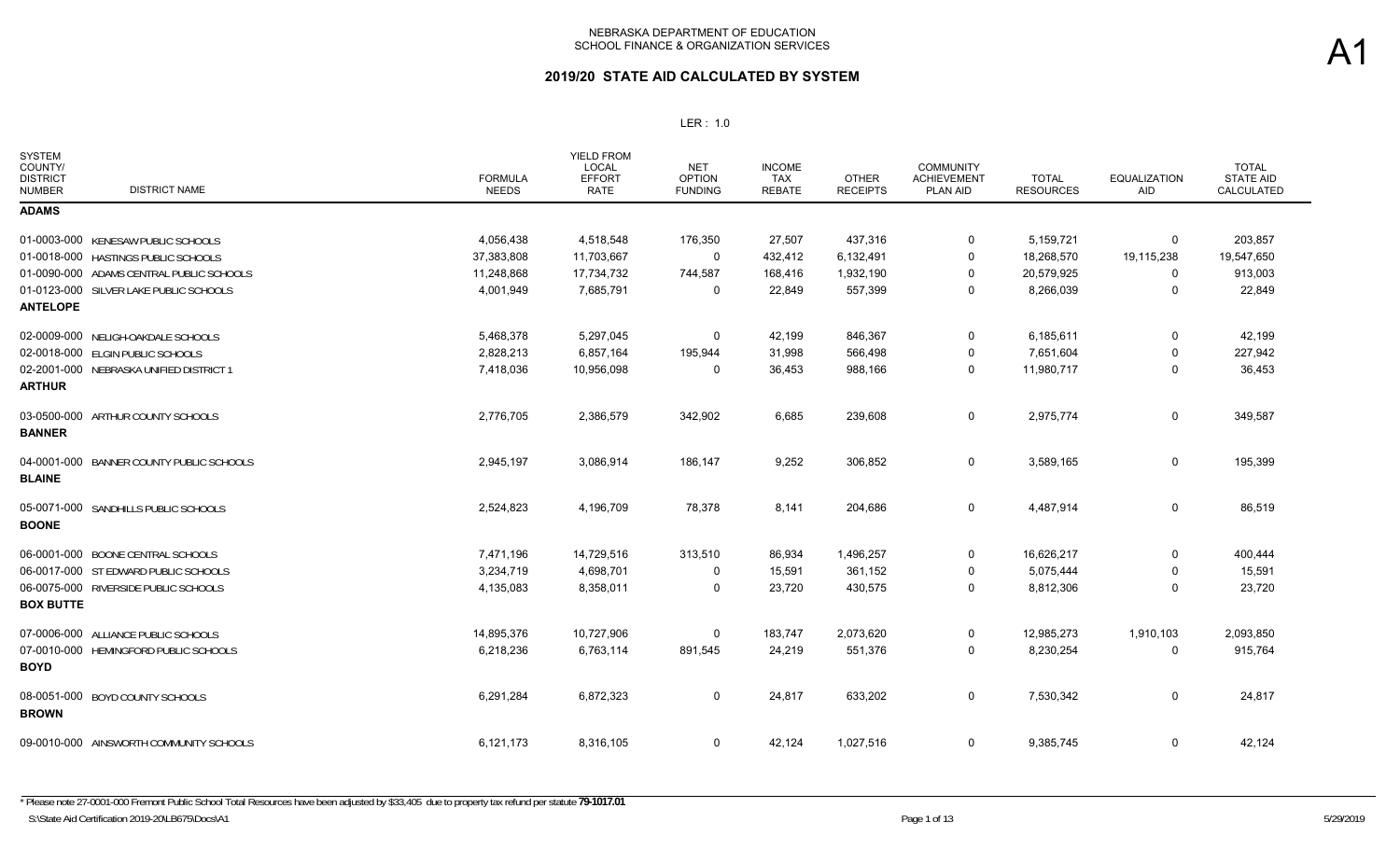| <b>SYSTEM</b><br>COUNTY/<br><b>DISTRICT</b><br><b>DISTRICT NAME</b><br><b>NUMBER</b> | <b>FORMULA</b><br><b>NEEDS</b> | <b>YIELD FROM</b><br><b>LOCAL</b><br><b>EFFORT</b><br><b>RATE</b> | <b>NET</b><br><b>OPTION</b><br><b>FUNDING</b> | <b>INCOME</b><br>TAX<br><b>REBATE</b> | <b>OTHER</b><br><b>RECEIPTS</b> | <b>COMMUNITY</b><br><b>ACHIEVEMENT</b><br>PLAN AID | <b>TOTAL</b><br><b>RESOURCES</b> | <b>EQUALIZATION</b><br><b>AID</b> | <b>TOTAL</b><br><b>STATE AID</b><br><b>CALCULATED</b> |
|--------------------------------------------------------------------------------------|--------------------------------|-------------------------------------------------------------------|-----------------------------------------------|---------------------------------------|---------------------------------|----------------------------------------------------|----------------------------------|-----------------------------------|-------------------------------------------------------|
| <b>BUFFALO</b>                                                                       |                                |                                                                   |                                               |                                       |                                 |                                                    |                                  |                                   |                                                       |
| 10-0002-000 GIBBON PUBLIC SCHOOLS                                                    | 7,793,631                      | 6,190,973                                                         | $\Omega$                                      | 56,621                                | 894,442                         | 0                                                  | 7,142,036                        | 651,595                           | 708,216                                               |
| 10-0007-000 KEARNEY PUBLIC SCHOOLS                                                   | 55,343,287                     | 38,876,551                                                        | 0                                             | 977,835                               | 9,461,407                       | 0                                                  | 49,315,793                       | 6,027,494                         | 7,005,329                                             |
| 10-0009-000 ELM CREEK PUBLIC SCHOOLS                                                 | 4,861,571                      | 4,153,745                                                         | 19,594                                        | 33,636                                | 542,168                         | 0                                                  | 4,749,143                        | 112,428                           | 165,658                                               |
| 10-0019-000 SHELTON PUBLIC SCHOOLS                                                   | 4,276,474                      | 3,754,138                                                         | 0                                             | 29,589                                | 500,223                         | 0                                                  | 4,283,950                        | 0                                 | 29,589                                                |
| 10-0069-000 RAVENNA PUBLIC SCHOOLS                                                   | 6,556,448                      | 7,734,943                                                         | 78,378                                        | 33,853                                | 1,095,125                       | $\Omega$                                           | 8,942,299                        | 0                                 | 112,231                                               |
| 10-0105-000 PLEASANTON PUBLIC SCHOOLS                                                | 4,295,772                      | 4,115,089                                                         | $\Omega$                                      | 23,871                                | 463,042                         | 0                                                  | 4,602,002                        | $\Omega$                          | 23,871                                                |
| 10-0119-000 AMHERST PUBLIC SCHOOLS                                                   | 5,429,720                      | 3,808,515                                                         | 1,675,321                                     | 22,694                                | 399,434                         | 0                                                  | 5,905,964                        | 0                                 | 1,698,015                                             |
| <b>BURT</b>                                                                          |                                |                                                                   |                                               |                                       |                                 |                                                    |                                  |                                   |                                                       |
| 11-0001-000 TEKAMAH-HERMAN COMMUNITY SCHS                                            | 6,632,272                      | 9,347,841                                                         | $\mathbf 0$                                   | 57,923                                | 907,143                         | $\Omega$                                           | 10,312,907                       | 0                                 | 57,923                                                |
| 11-0014-000 OAKLAND CRAIG PUBLIC SCHOOLS                                             | 6,323,516                      | 5,692,542                                                         | 107,769                                       | 39,633                                | 687,568                         | $\Omega$                                           | 6,527,512                        | 0                                 | 147,402                                               |
| 11-0020-000 LYONS-DECATUR NORTHEAST SCHS                                             | 4,284,974                      | 5,533,911                                                         | 0                                             | 27,653                                | 602,212                         | $\Omega$                                           | 6,163,776                        | 0                                 | 27,653                                                |
| <b>BUTLER</b>                                                                        |                                |                                                                   |                                               |                                       |                                 |                                                    |                                  |                                   |                                                       |
| 12-0056-000 DAVID CITY PUBLIC SCHOOLS                                                | 8,805,652                      | 13,819,889                                                        | 0                                             | 104,779                               | 1,680,261                       | 0                                                  | 15,604,929                       | 0                                 | 104,779                                               |
| 12-0502-000 EAST BUTLER PUBLIC SCHOOLS                                               | 4,695,053                      | 9,422,863                                                         | 0                                             | 46,091                                | 662,032                         | 0                                                  | 10,130,986                       | 0                                 | 46,091                                                |
| <b>CASS</b>                                                                          |                                |                                                                   |                                               |                                       |                                 |                                                    |                                  |                                   |                                                       |
| 13-0001-000 PLATTSMOUTH COMMUNITY SCHOOLS                                            | 17,027,163                     | 7,567,628                                                         | 0                                             | 232,462                               | 2,973,542                       | 0                                                  | 10,773,632                       | 6,253,531                         | 6,485,993                                             |
| 13-0022-000 WEEPING WATER PUBLIC SCHOOLS                                             | 4,642,470                      | 3,755,343                                                         | $\Omega$                                      | 41,220                                | 399,935                         | 0                                                  | 4,196,498                        | 445,972                           | 487,192                                               |
| 13-0032-000 LOUISVILLE PUBLIC SCHOOLS                                                | 8,249,217                      | 5,501,052                                                         | 617,223                                       | 97,477                                | 917,920                         | 0                                                  | 7,133,672                        | 1,115,545                         | 1,830,245                                             |
| 13-0056-000 CONESTOGA PUBLIC SCHOOLS                                                 | 9,270,940                      | 7,500,640                                                         | $\Omega$                                      | 93,992                                | 1,335,903                       | 0                                                  | 8,930,535                        | 340,405                           | 434,397                                               |
| 13-0097-000 ELMWOOD-MURDOCK PUBLIC SCHOOLS                                           | 6,089,987                      | 4,609,627                                                         | 431,077                                       | 55,437                                | 691,242                         | 0                                                  | 5,787,383                        | 302,604                           | 789,118                                               |
| <b>CEDAR</b>                                                                         |                                |                                                                   |                                               |                                       |                                 |                                                    |                                  |                                   |                                                       |
| 14-0008-000 HARTINGTON NEWCASTLE PUBLIC SCHOOLS                                      | 5,575,056                      | 11,518,476                                                        | $\mathbf 0$                                   | 76,795                                | 1,237,087                       | 0                                                  | 12,832,358                       | 0                                 | 76,795                                                |
| 14-0045-000 RANDOLPH PUBLIC SCHOOLS                                                  | 4,036,564                      | 7,228,002                                                         | $\Omega$                                      | 29,233                                | 576,849                         | $\Omega$                                           | 7,834,084                        | 0                                 | 29,233                                                |
| 14-0054-000 LAUREL-CONCORD-COLERIDGE SCHOOL                                          | 6,375,108                      | 10,101,809                                                        | $\Omega$                                      | 57,746                                | 897,858                         | 0                                                  | 11,057,413                       | 0                                 | 57,746                                                |
| 14-0101-000 WYNOT PUBLIC SCHOOLS                                                     | 3,261,132                      | 1,823,566                                                         | 342,902                                       | 11,041                                | 218,764                         | 0                                                  | 2,396,273                        | 864,859                           | 1,218,802                                             |
| <b>CHASE</b>                                                                         |                                |                                                                   |                                               |                                       |                                 |                                                    |                                  |                                   |                                                       |
| 15-0010-000 CHASE COUNTY SCHOOLS                                                     | 8,358,068                      | 13,852,934                                                        | 244,930                                       | 68,207                                | 849,256                         | 0                                                  | 15,015,327                       | 0                                 | 313,137                                               |
| 15-0536-000 WAUNETA-PALISADE PUBLIC SCHS                                             | 4,325,968                      | 4,144,476                                                         | 0                                             | 17,094                                | 398,261                         | 0                                                  | 4,559,831                        | 0                                 | 17,094                                                |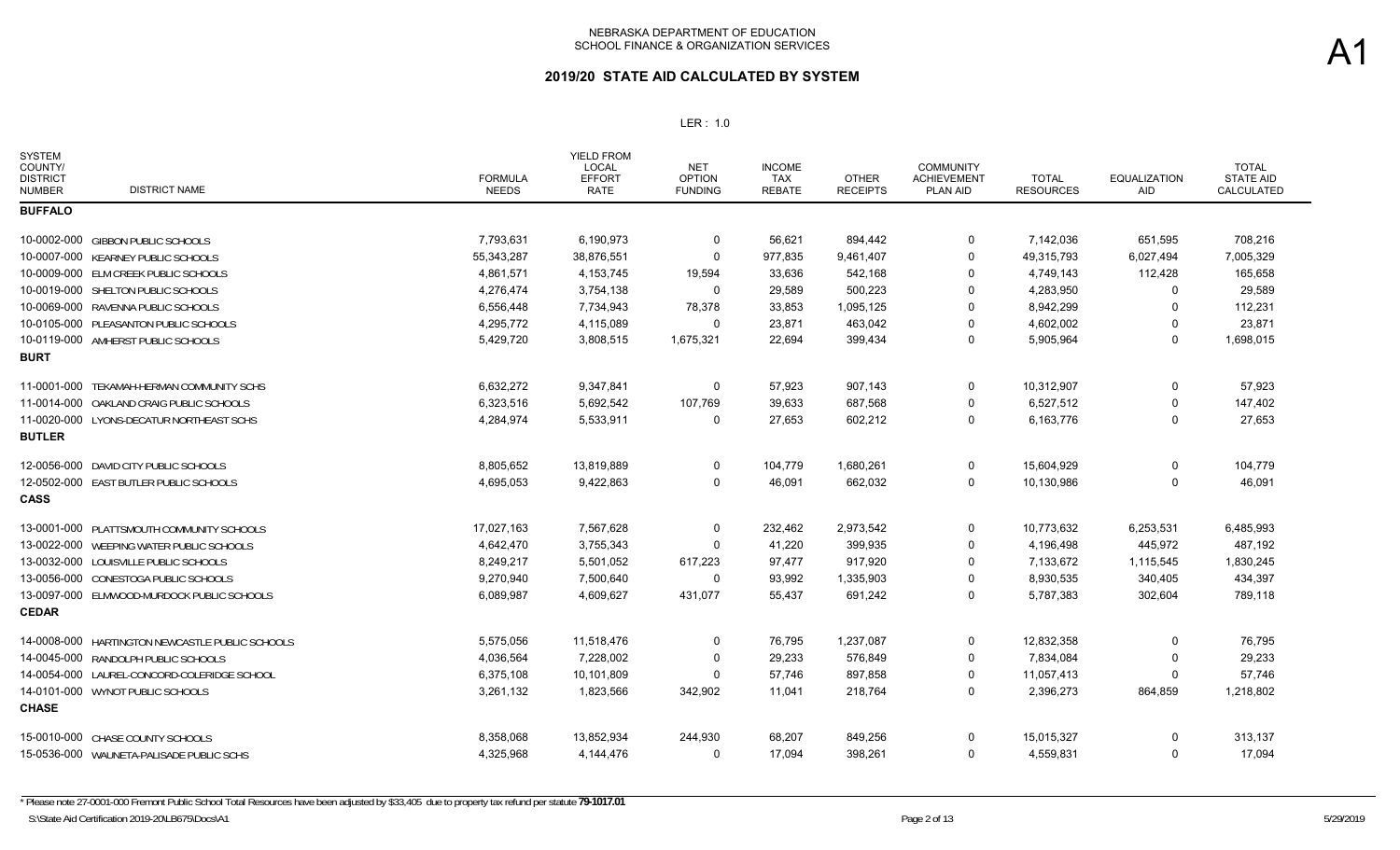## **2019/20 STATE AID CALCULATED BY SYSTEM**

| <b>SYSTEM</b><br>COUNTY/<br><b>DISTRICT</b><br><b>NUMBER</b> | <b>DISTRICT NAME</b>                           | <b>FORMULA</b><br><b>NEEDS</b> | <b>YIELD FROM</b><br><b>LOCAL</b><br><b>EFFORT</b><br><b>RATE</b> | <b>NET</b><br><b>OPTION</b><br><b>FUNDING</b> | <b>INCOME</b><br>TAX<br><b>REBATE</b> | <b>OTHER</b><br><b>RECEIPTS</b> | <b>COMMUNITY</b><br><b>ACHIEVEMENT</b><br>PLAN AID | <b>TOTAL</b><br><b>RESOURCES</b> | <b>EQUALIZATION</b><br>AID | <b>TOTAL</b><br><b>STATE AID</b><br>CALCULATED |
|--------------------------------------------------------------|------------------------------------------------|--------------------------------|-------------------------------------------------------------------|-----------------------------------------------|---------------------------------------|---------------------------------|----------------------------------------------------|----------------------------------|----------------------------|------------------------------------------------|
| <b>CHERRY</b>                                                |                                                |                                |                                                                   |                                               |                                       |                                 |                                                    |                                  |                            |                                                |
|                                                              | 16-0006-000 VALENTINE COMMUNITY SCHOOLS        | 7,986,518                      | 13,075,531                                                        | 0                                             | 79,486                                | 1,241,418                       | 0                                                  | 14,396,435                       | 0                          | 79,486                                         |
|                                                              | 16-0030-000 CODY-KILGORE PUBLIC SCHS           | 3,190,553                      | 1,880,903                                                         | 587,832                                       | 11,658                                | 220,763                         | $\Omega$                                           | 2,701,156                        | 489,397                    | 1,088,887                                      |
| <b>CHEYENNE</b>                                              |                                                |                                |                                                                   |                                               |                                       |                                 |                                                    |                                  |                            |                                                |
|                                                              | 17-0001-000 SIDNEY PUBLIC SCHOOLS              | 13,733,218                     | 7,266,051                                                         | 244,930                                       | 242,698                               | 1,682,902                       | $\mathbf 0$                                        | 9,436,581                        | 4,296,637                  | 4,784,265                                      |
|                                                              | 17-0003-000 LEYTON PUBLIC SCHOOLS              | 3,317,534                      | 4,583,515                                                         | 78,378                                        | 19,648                                | 336,031                         | $\mathbf 0$                                        | 5,017,572                        | 0                          | 98,026                                         |
|                                                              | 17-0009-000 POTTER-DIX PUBLIC SCHOOLS          | 3,239,648                      | 3,452,964                                                         | 568,237                                       | 18,013                                | 302,486                         | $\mathbf 0$                                        | 4,341,700                        | 0                          | 586,250                                        |
| <b>CLAY</b>                                                  |                                                |                                |                                                                   |                                               |                                       |                                 |                                                    |                                  |                            |                                                |
|                                                              | 18-0002-000 SUTTON PUBLIC SCHOOLS              | 5,872,081                      | 7,733,832                                                         | 127,364                                       | 68,840                                | 662,599                         | $\mathbf 0$                                        | 8,592,635                        | $\Omega$                   | 196,204                                        |
|                                                              | 18-0011-000 HARVARD PUBLIC SCHOOLS             | 4,360,740                      | 3,622,292                                                         | 391,888                                       | 16,347                                | 575,396                         | $\mathbf 0$                                        | 4,605,923                        | $\mathbf 0$                | 408,235                                        |
| <b>COLFAX</b>                                                |                                                |                                |                                                                   |                                               |                                       |                                 |                                                    |                                  |                            |                                                |
|                                                              | 19-0039-000 LEIGH COMMUNITY SCHOOLS            | 3,279,527                      | 4,702,419                                                         | 166,552                                       | 28,410                                | 318,501                         | $\mathbf 0$                                        | 5,215,882                        | $\Omega$                   | 194,962                                        |
|                                                              | 19-0058-000 CLARKSON PUBLIC SCHOOLS            | 3,341,572                      | 4,084,641                                                         | 88,175                                        | 21,401                                | 471,866                         | 0                                                  | 4,666,083                        | 0                          | 109,576                                        |
|                                                              | 19-0070-000 HOWELLS-DODGE CONSOLIDATED SCHOOLS | 4,046,268                      | 7,179,951                                                         | $\Omega$                                      | 46,938                                | 507,961                         | $\mathbf 0$                                        | 7,734,850                        | 0                          | 46,938                                         |
|                                                              | 19-0123-000 SCHUYLER COMMUNITY SCHOOLS         | 19,583,686                     | 13,888,272                                                        | 0                                             | 108,259                               | 1,859,247                       | $\mathbf 0$                                        | 15,855,778                       | 3,727,908                  | 3,836,167                                      |
| <b>CUMING</b>                                                |                                                |                                |                                                                   |                                               |                                       |                                 |                                                    |                                  |                            |                                                |
|                                                              | 20-0001-000 WEST POINT PUBLIC SCHOOLS          | 10,511,700                     | 14,012,502                                                        | 0                                             | 124,867                               | 1,601,575                       | $\mathbf 0$                                        | 15,738,944                       | 0                          | 124,867                                        |
|                                                              | 20-0020-000 BANCROFT-ROSALIE COMM SCHOOLS      | 4,445,568                      | 4,215,493                                                         | 509,454                                       | 24,067                                | 483,476                         | $\mathbf 0$                                        | 5,232,490                        | $\Omega$                   | 533,521                                        |
|                                                              | 20-0030-000 WISNER-PILGER PUBLIC SCHOOLS       | 5,930,112                      | 9,193,989                                                         | 274,321                                       | 52,750                                | 764,005                         | $\mathbf 0$                                        | 10,285,065                       | $\Omega$                   | 327,071                                        |
| <b>CUSTER</b>                                                |                                                |                                |                                                                   |                                               |                                       |                                 |                                                    |                                  |                            |                                                |
|                                                              | 21-0015-000 ANSELMO-MERNA PUBLIC SCHOOLS       | 4,313,034                      | 6,748,059                                                         | 431,077                                       | 20,637                                | 354,007                         | $\mathbf 0$                                        | 7,553,780                        | $\Omega$                   | 451,714                                        |
|                                                              | 21-0025-000 BROKEN BOW PUBLIC SCHOOLS          | 9,729,783                      | 10,069,658                                                        | $\Omega$                                      | 91,723                                | 1,643,157                       | $\mathbf 0$                                        | 11,804,538                       | $\Omega$                   | 91,723                                         |
|                                                              | 21-0044-000 ANSLEY PUBLIC SCHOOLS              | 3,372,061                      | 4,021,247                                                         | 0                                             | 13,388                                | 326,060                         | $\overline{0}$                                     | 4,360,695                        |                            | 13,388                                         |
|                                                              | 21-0084-000 SARGENT PUBLIC SCHOOLS             | 3,093,250                      | 4,116,964                                                         | 58,783                                        | 10,940                                | 205,740                         | $\mathbf 0$                                        | 4,392,427                        |                            | 69,723                                         |
|                                                              | 21-0089-000 ARNOLD PUBLIC SCHOOLS              | 3,289,713                      | 4,562,765                                                         | 68,580                                        | 24,607                                | 277,774                         | $\mathbf 0$                                        | 4,933,726                        | $\Omega$                   | 93,187                                         |
|                                                              | 21-0180-000 CALLAWAY PUBLIC SCHOOLS            | 3,779,915                      | 5,328,706                                                         | $\Omega$                                      | 18,930                                | 361,324                         | $\Omega$                                           | 5,708,960                        | $\Omega$                   | 18,930                                         |
| <b>DAKOTA</b>                                                |                                                |                                |                                                                   |                                               |                                       |                                 |                                                    |                                  |                            |                                                |
|                                                              | 22-0011-000 SO SIOUX CITY COMMUNITY SCHS       | 43,490,069                     | 9,814,805                                                         | $\Omega$                                      | 170,188                               | 5,805,666                       | $\Omega$                                           | 15,790,659                       | 27,699,410                 | 27,869,598                                     |
|                                                              | 22-0031-000 HOMER COMMUNITY SCHOOLS            | 5,918,028                      | 3,987,019                                                         | 1,156,069                                     | 21,238                                | 588,496                         | $\Omega$                                           | 5,752,822                        | 165,206                    | 1,342,513                                      |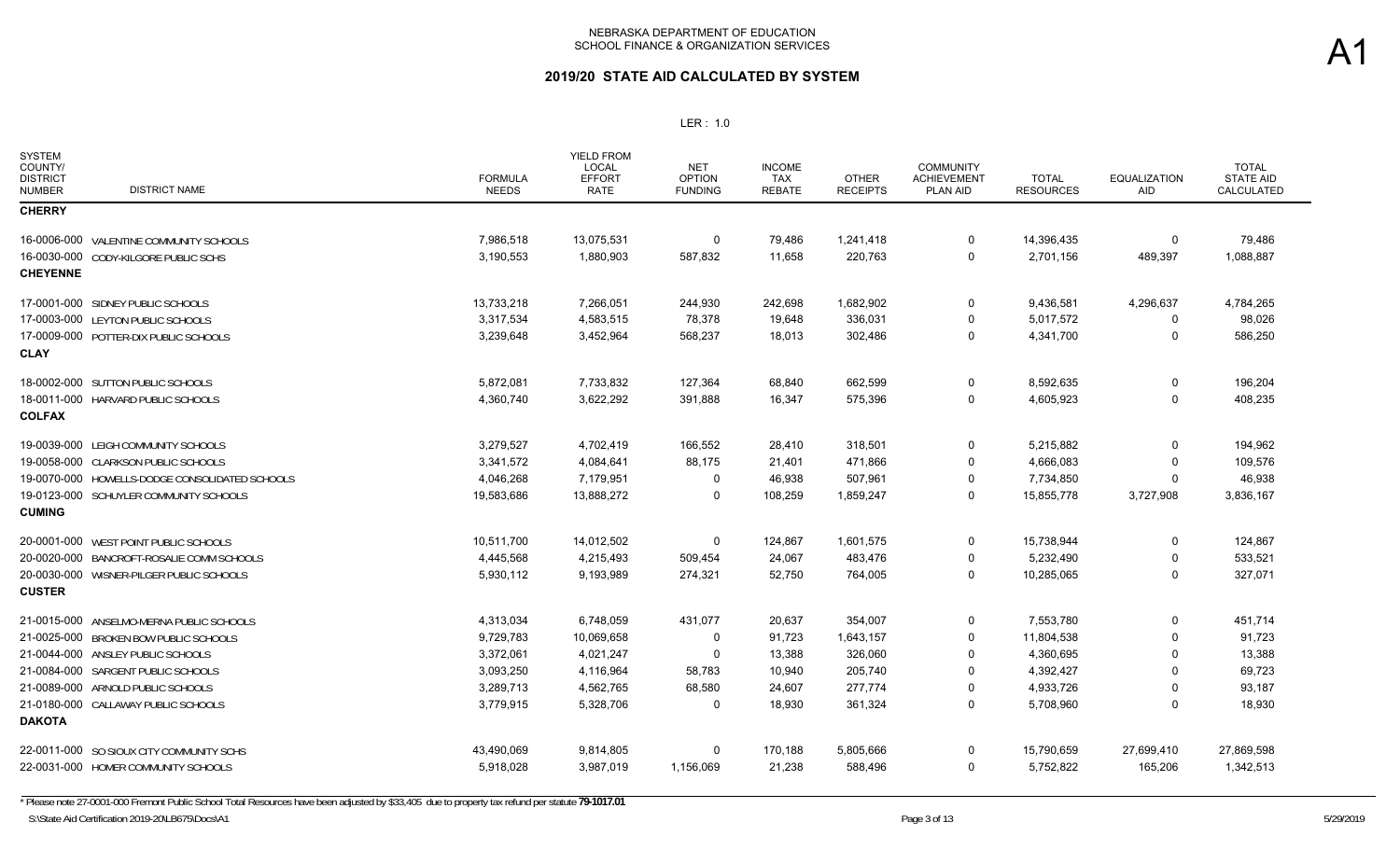## **2019/20 STATE AID CALCULATED BY SYSTEM**

| <b>SYSTEM</b><br>COUNTY/<br><b>DISTRICT</b><br><b>DISTRICT NAME</b><br><b>NUMBER</b> | <b>FORMULA</b><br><b>NEEDS</b> | YIELD FROM<br>LOCAL<br><b>EFFORT</b><br><b>RATE</b> | <b>NET</b><br><b>OPTION</b><br><b>FUNDING</b> | <b>INCOME</b><br><b>TAX</b><br><b>REBATE</b> | <b>OTHER</b><br><b>RECEIPTS</b> | <b>COMMUNITY</b><br><b>ACHIEVEMENT</b><br>PLAN AID | <b>TOTAL</b><br><b>RESOURCES</b> | <b>EQUALIZATION</b><br>AID | <b>TOTAL</b><br><b>STATE AID</b><br>CALCULATED |
|--------------------------------------------------------------------------------------|--------------------------------|-----------------------------------------------------|-----------------------------------------------|----------------------------------------------|---------------------------------|----------------------------------------------------|----------------------------------|----------------------------|------------------------------------------------|
| <b>DAWES</b>                                                                         |                                |                                                     |                                               |                                              |                                 |                                                    |                                  |                            |                                                |
| 23-0002-000 CHADRON PUBLIC SCHOOLS                                                   | 11,255,688                     | 5,445,377                                           | 244,930                                       | 92,870                                       | 1,277,641                       | 0                                                  | 7,060,818                        | 4,194,870                  | 4,532,670                                      |
| 23-0071-000 CRAWFORD PUBLIC SCHOOLS                                                  | 3,491,404                      | 2,444,175                                           | 0                                             | 20,546                                       | 219,421                         | $\Omega$                                           | 2,684,142                        | 807,262                    | 827,808                                        |
| <b>DAWSON</b>                                                                        |                                |                                                     |                                               |                                              |                                 |                                                    |                                  |                            |                                                |
| 24-0001-000 LEXINGTON PUBLIC SCHOOLS                                                 | 33,664,823                     | 10,875,798                                          | 0                                             | 162,329                                      | 3,130,254                       | 0                                                  | 14,168,381                       | 19,496,442                 | 19,658,771                                     |
| 24-0004-000 OVERTON PUBLIC SCHOOLS                                                   | 4,430,114                      | 3,440,477                                           | 382,091                                       | 19,328                                       | 406,556                         | $\Omega$                                           | 4,248,452                        | 181,662                    | 583,081                                        |
| 24-0011-000 COZAD COMMUNITY SCHOOLS                                                  | 11,617,653                     | 8,398,052                                           | 0                                             | 81,389                                       | 1,457,010                       | $\Omega$                                           | 9,936,451                        | 1,681,202                  | 1,762,591                                      |
| 24-0020-000 GOTHENBURG PUBLIC SCHOOLS                                                | 10,722,706                     | 8,804,527                                           | 352,699                                       | 82,819                                       | 1,173,485                       | $\mathbf{0}$                                       | 10,413,530                       | 309,176                    | 744,694                                        |
| 24-0101-000 SUMNER-EDDYVILLE-MILLER SCHS                                             | 3,554,020                      | 4,223,620                                           | 166,552                                       | 11,981                                       | 325,949                         | 0                                                  | 4,728,102                        | 0                          | 178,533                                        |
| <b>DEUEL</b>                                                                         |                                |                                                     |                                               |                                              |                                 |                                                    |                                  |                            |                                                |
| 25-0025-000 CREEK VALLEY SCHOOLS                                                     | 3,605,746                      | 4,719,096                                           | $\Omega$                                      | 64,337                                       | 536,236                         | $\Omega$                                           | 5,319,669                        | $\Omega$                   | 64,337                                         |
| 25-0095-000 SOUTH PLATTE PUBLIC SCHOOLS                                              | 3,148,155                      | 4,528,972                                           | 176,350                                       | 15,522                                       | 448,588                         | 0                                                  | 5,169,432                        | $\Omega$                   | 191,872                                        |
| <b>DIXON</b>                                                                         |                                |                                                     |                                               |                                              |                                 |                                                    |                                  |                            |                                                |
| 26-0001-000 PONCA PUBLIC SCHOOLS                                                     | 6,300,880                      | 3,920,020                                           | 911,139                                       | 35,609                                       | 633,647                         | $\Omega$                                           | 5,500,415                        | 800,465                    | 1,747,213                                      |
| 26-0070-000 ALLEN CONSOLIDATED SCHOOLS                                               | 3,366,289                      | 3,118,806                                           | 0                                             | 12,830                                       | 387,985                         | 0                                                  | 3,519,621                        | 0                          | 12,830                                         |
| 26-0561-000 EMERSON-HUBBARD PUBLIC SCHOOLS                                           | 4,209,505                      | 4,546,925                                           | $\Omega$                                      | 27,522                                       | 538,238                         | $\Omega$                                           | 5,112,685                        | $\Omega$                   | 27,522                                         |
| <b>DODGE</b>                                                                         |                                |                                                     |                                               |                                              |                                 |                                                    |                                  |                            |                                                |
| 27-0001-000 FREMONT PUBLIC SCHOOLS                                                   | 47,587,956                     | 23,778,515                                          | 0                                             | 583,659                                      | 6,523,639                       | $\Omega$                                           | 30,852,408                       | 16,735,548                 | 17,319,207 *                                   |
| 27-0062-000 SCRIBNER-SNYDER COMMUNITY SCHS                                           | 3,306,757                      | 4,764,189                                           | $\Omega$                                      | 35,358                                       | 367,759                         | $\Omega$                                           | 5,167,306                        | $\Omega$                   | 35,358                                         |
| 27-0594-000 LOGAN VIEW PUBLIC SCHOOLS                                                | 7,140,341                      | 8,634,755                                           | 205,741                                       | 55,019                                       | 852,660                         | 0                                                  | 9,748,175                        | $\Omega$                   | 260,760                                        |
| 27-0595-000 NORTH BEND CENTRAL PUBLIC SCHS                                           | 7,412,860                      | 11,053,455                                          | 773,979                                       | 65,001                                       | 818,572                         | $\Omega$                                           | 12,711,007                       | $\Omega$                   | 838,980                                        |
| <b>DOUGLAS</b>                                                                       |                                |                                                     |                                               |                                              |                                 |                                                    |                                  |                            |                                                |
| 28-0001-000 OMAHA PUBLIC SCHOOLS                                                     | 602,579,731                    | 228, 142, 284                                       | 0                                             | 9,204,062                                    | 83,047,113                      | 5,985,855                                          | 326,379,314                      | 276,200,417                | 291,390,334                                    |
| 28-0010-000 ELKHORN PUBLIC SCHOOLS                                                   | 94,745,614                     | 62,829,003                                          | $\Omega$                                      | 2,119,708                                    | 14,070,294                      | 3,945                                              | 79,022,950                       | 15,722,664                 | 17,846,317                                     |
| 28-0015-000 DOUGLAS CO WEST COMMUNITY SCHS                                           | 11,208,275                     | 10,517,519                                          | 450,671                                       | 395,137                                      | 2,021,189                       | 5,736                                              | 13,390,252                       | 0                          | 851,544                                        |
| 28-0017-000 MILLARD PUBLIC SCHOOLS                                                   | 223,298,340                    | 111,086,484                                         | 22,788,279                                    | 3,734,807                                    | 33,244,383                      | 55,174                                             | 170,909,127                      | 52,389,213                 | 78,967,473                                     |
| 28-0054-000 RALSTON PUBLIC SCHOOLS                                                   | 36,063,338                     | 17,060,400                                          | 5,339,472                                     | 289,986                                      | 6,735,113                       | 342,790                                            | 29,767,761                       | 6,295,577                  | 12,267,825                                     |
| 28-0059-000 BENNINGTON PUBLIC SCHOOLS                                                | 29,972,354                     | 13,633,209                                          | 0                                             | 527,207                                      | 3,607,604                       | 1,236                                              | 17,769,256                       | 12,203,098                 | 12,731,541                                     |
| 28-0066-000 WESTSIDE COMMUNITY SCHOOLS                                               | 58,912,849                     | 37,073,506                                          | 17,174,485                                    | 1,018,791                                    | 10,776,643                      | 26,947                                             | 66,070,372                       | $\Omega$                   | 18,220,223                                     |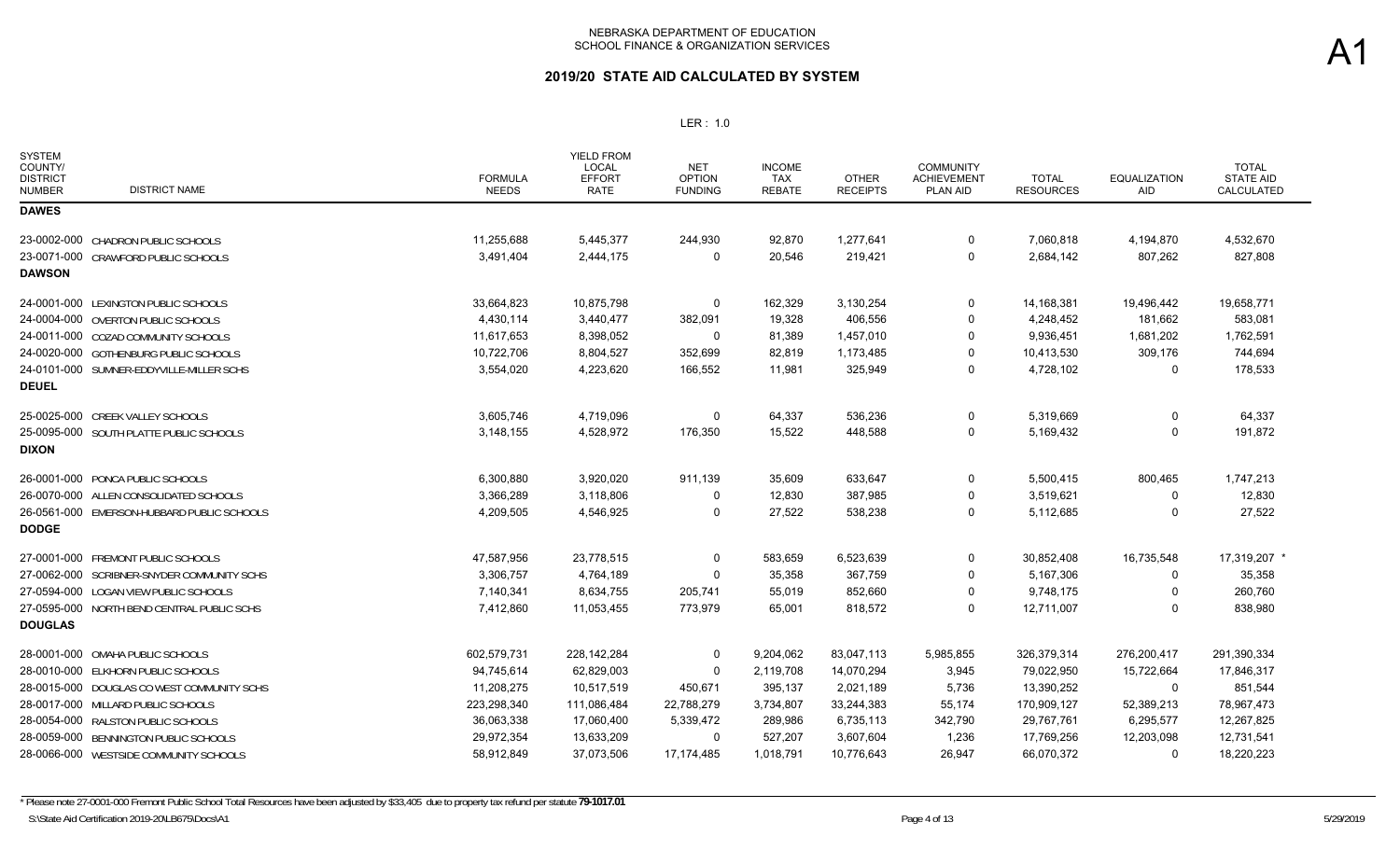| <b>SYSTEM</b><br>COUNTY/<br><b>DISTRICT</b><br><b>NUMBER</b> | <b>DISTRICT NAME</b>                       | <b>FORMULA</b><br><b>NEEDS</b> | YIELD FROM<br><b>LOCAL</b><br><b>EFFORT</b><br>RATE | <b>NET</b><br><b>OPTION</b><br><b>FUNDING</b> | <b>INCOME</b><br><b>TAX</b><br><b>REBATE</b> | <b>OTHER</b><br><b>RECEIPTS</b> | <b>COMMUNITY</b><br><b>ACHIEVEMENT</b><br>PLAN AID | <b>TOTAL</b><br><b>RESOURCES</b> | <b>EQUALIZATION</b><br>AID | <b>TOTAL</b><br><b>STATE AID</b><br><b>CALCULATED</b> |
|--------------------------------------------------------------|--------------------------------------------|--------------------------------|-----------------------------------------------------|-----------------------------------------------|----------------------------------------------|---------------------------------|----------------------------------------------------|----------------------------------|----------------------------|-------------------------------------------------------|
| <b>DUNDY</b>                                                 |                                            |                                |                                                     |                                               |                                              |                                 |                                                    |                                  |                            |                                                       |
| <b>FILLMORE</b>                                              | 29-0117-000 DUNDY CO STRATTON PUBLIC SCHS  | 5,429,847                      | 10,045,760                                          | $\mathbf 0$                                   | 31,651                                       | 583,576                         | $\mathbf 0$                                        | 10,660,987                       | $\mathbf 0$                | 31,651                                                |
|                                                              | 30-0001-000 EXETER-MILLIGAN PUBLIC SCHOOLS | 3,422,229                      | 7,115,620                                           | 0                                             | 38,046                                       | 556,637                         | 0                                                  | 7,710,303                        | $\mathbf 0$                | 38,046                                                |
|                                                              | 30-0025-000 FILLMORE CENTRAL PUBLIC SCHS   | 8,116,593                      | 11,904,682                                          | 0                                             | 76,699                                       | 2,077,793                       | 0                                                  | 14,059,174                       | $\Omega$                   | 76,699                                                |
| <b>FRANKLIN</b>                                              | 30-0054-000 SHICKLEY PUBLIC SCHOOLS        | 2,936,276                      | 5,266,759                                           | 68,580                                        | 19,390                                       | 343,428                         | 0                                                  | 5,698,157                        | $\mathbf 0$                | 87,970                                                |
| <b>FRONTIER</b>                                              | 31-0506-000 FRANKLIN PUBLIC SCHOOLS        | 4,470,153                      | 4,411,953                                           | 58,783                                        | 26,417                                       | 562,517                         | $\mathbf 0$                                        | 5,059,670                        | 0                          | 85,200                                                |
|                                                              | 32-0046-000 MAYWOOD PUBLIC SCHOOLS         | 3,112,654                      | 3,557,000                                           | 117,566                                       | 11,730                                       | 190,186                         | $\mathbf 0$                                        | 3,876,482                        | $\mathbf 0$                | 129,296                                               |
|                                                              | 32-0095-000 EUSTIS-FARNAM PUBLIC SCHOOLS   | 3,137,479                      | 4,408,370                                           | 48,986                                        | 20,047                                       | 331,993                         | 0                                                  | 4,809,396                        | $\Omega$                   | 69,033                                                |
| <b>FURNAS</b>                                                | 32-0125-000 MEDICINE VALLEY PUBLIC SCHOOLS | 3,716,292                      | 2,872,998                                           | 195,944                                       | 13,572                                       | 330,777                         | $\Omega$                                           | 3,413,291                        | 303,001                    | 512,517                                               |
|                                                              | 33-0018-000 ARAPAHOE PUBLIC SCHOOLS        | 5,225,671                      | 4,832,734                                           | 146,958                                       | 27,458                                       | 584,895                         | 0                                                  | 5,592,045                        | 0                          | 174,416                                               |
|                                                              | 33-0021-000 CAMBRIDGE PUBLIC SCHOOLS       | 4,725,819                      | 3,351,622                                           | 323,307                                       | 27,313                                       | 399,873                         | $\Omega$                                           | 4,102,115                        | 623,704                    | 974,324                                               |
| <b>GAGE</b>                                                  | 33-0540-000 SOUTHERN VALLEY SCHOOLS        | 6,024,257                      | 8,104,513                                           | 0                                             | 34,804                                       | 784,657                         | 0                                                  | 8,923,974                        | 0                          | 34,804                                                |
|                                                              | 34-0001-000 SOUTHERN SCHOOL DIST 1         | 6,120,762                      | 4,021,834                                           | 0                                             | 25,015                                       | 787,366                         | $\Omega$                                           | 4,834,215                        | 1,286,547                  | 1,311,562                                             |
|                                                              | 34-0015-000 BEATRICE PUBLIC SCHOOLS        | 22,176,816                     | 12,344,834                                          | $\mathbf 0$                                   | 253,653                                      | 3,873,161                       | $\mathbf 0$                                        | 16,471,648                       | 5,705,168                  | 5,958,821                                             |
|                                                              | 34-0034-000 FREEMAN PUBLIC SCHOOLS         | 6,065,877                      | 5,445,239                                           | 822,964                                       | 43,127                                       | 654,948                         | $\Omega$                                           | 6,966,278                        | $\Omega$                   | 866,091                                               |
| <b>GARDEN</b>                                                | 34-0100-000 DILLER-ODELL PUBLIC SCHOOLS    | 4,139,955                      | 6,463,393                                           | 186,147                                       | 23,582                                       | 542,727                         | 0                                                  | 7,215,849                        | $\mathbf 0$                | 209,729                                               |
| <b>GARFIELD</b>                                              | 35-0001-000 GARDEN COUNTY SCHOOLS          | 4,326,082                      | 8,358,257                                           | 0                                             | 29,829                                       | 647,196                         | $\mathbf 0$                                        | 9,035,282                        | 0                          | 29,829                                                |
| <b>GOSPER</b>                                                | 36-0100-000 BURWELL PUBLIC SCHOOLS         | 4,520,053                      | 4,512,171                                           | 195,944                                       | 26,734                                       | 450,314                         | 0                                                  | 5,185,163                        | 0                          | 222,678                                               |
|                                                              | 37-0030-000 ELWOOD PUBLIC SCHOOLS          | 3,782,469                      | 5,128,581                                           | 0                                             | 33,430                                       | 493,586                         | 0                                                  | 5,655,597                        | 0                          | 33,430                                                |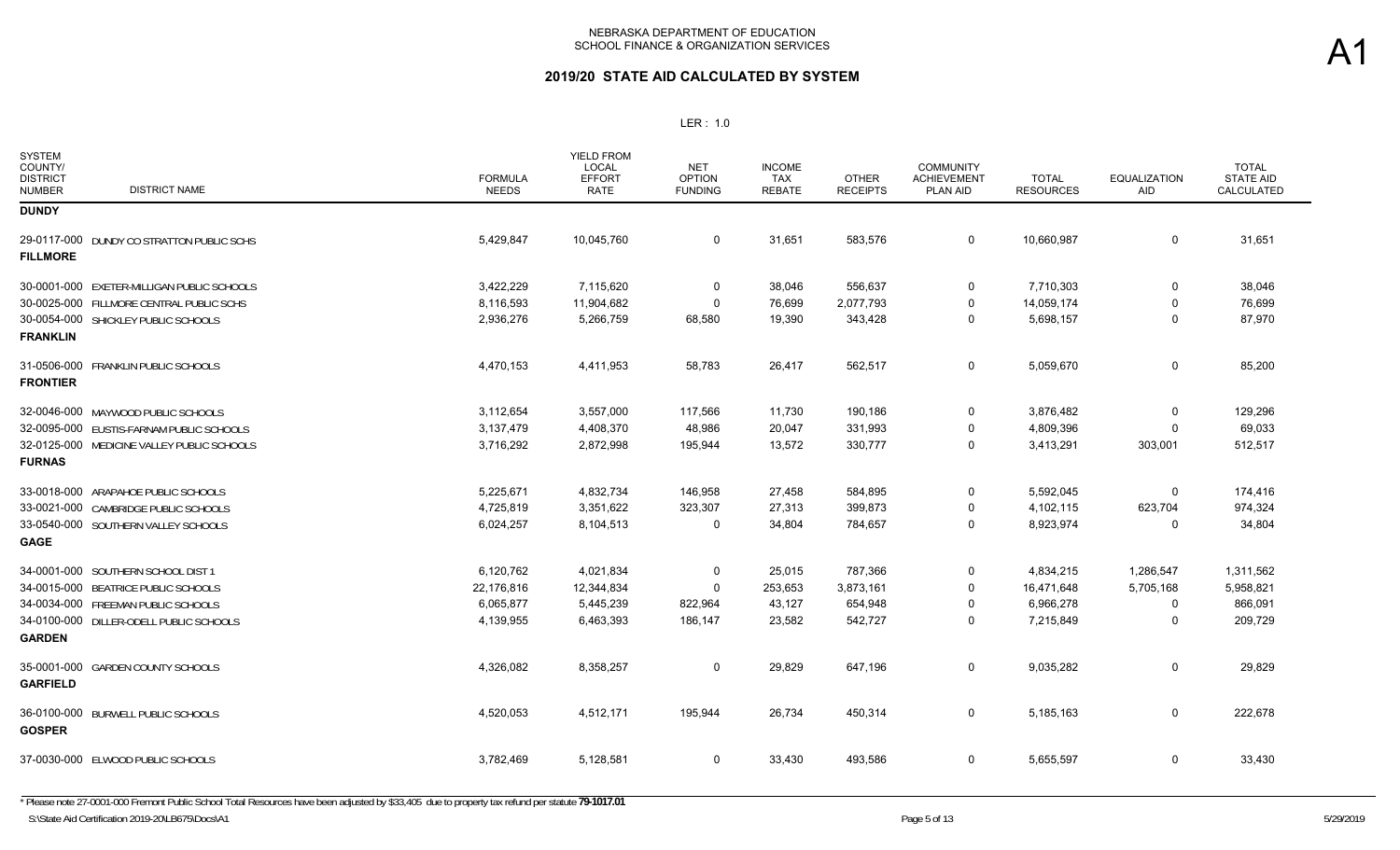| <b>SYSTEM</b><br>COUNTY/<br><b>DISTRICT</b><br><b>DISTRICT NAME</b><br><b>NUMBER</b> | <b>FORMULA</b><br><b>NEEDS</b> | <b>YIELD FROM</b><br>LOCAL<br><b>EFFORT</b><br><b>RATE</b> | <b>NET</b><br><b>OPTION</b><br><b>FUNDING</b> | <b>INCOME</b><br><b>TAX</b><br><b>REBATE</b> | <b>OTHER</b><br><b>RECEIPTS</b> | <b>COMMUNITY</b><br><b>ACHIEVEMENT</b><br><b>PLAN AID</b> | <b>TOTAL</b><br><b>RESOURCES</b> | EQUALIZATION<br>AID | <b>TOTAL</b><br><b>STATE AID</b><br>CALCULATED |
|--------------------------------------------------------------------------------------|--------------------------------|------------------------------------------------------------|-----------------------------------------------|----------------------------------------------|---------------------------------|-----------------------------------------------------------|----------------------------------|---------------------|------------------------------------------------|
| <b>GRANT</b>                                                                         |                                |                                                            |                                               |                                              |                                 |                                                           |                                  |                     |                                                |
| 38-0011-000 HYANNIS AREA SCHOOLS<br><b>GREELEY</b>                                   | 3,163,578                      | 5,931,156                                                  | 137,161                                       | 18,154                                       | 354,252                         | 0                                                         | 6,440,723                        | 0                   | 155,315                                        |
| 39-0060-000 CENTRAL VALLEY PUBLIC SCHOOLS<br><b>HALL</b>                             | 5,082,184                      | 8,868,384                                                  | 0                                             | 25,357                                       | 597,309                         | 0                                                         | 9,491,050                        | 0                   | 25,357                                         |
| 40-0002-000 GRAND ISLAND PUBLIC SCHOOLS                                              | 102,814,166                    | 32,539,356                                                 | 0                                             | 987,386                                      | 12,507,038                      | 0                                                         | 46,033,780                       | 56,780,386          | 57,767,772                                     |
| 40-0082-000 NORTHWEST PUBLIC SCHOOLS                                                 | 16,215,408                     | 10,072,160                                                 | 8,317,820                                     | 122,453                                      | 1,160,906                       | $\Omega$                                                  | 19,673,339                       | $\mathbf 0$         | 8,440,273                                      |
| 40-0083-000 WOOD RIVER RURAL SCHOOLS                                                 | 6,922,355                      | 8,299,708                                                  | 0                                             | 55,495                                       | 821,538                         | $\Omega$                                                  | 9,176,741                        | $\Omega$            | 55,495                                         |
| 40-0126-000 DONIPHAN-TRUMBULL PUBLIC SCHS<br><b>HAMILTON</b>                         | 6,334,820                      | 7,379,650                                                  | 88,175                                        | 74,348                                       | 866,435                         | 0                                                         | 8,408,608                        | $\Omega$            | 162,523                                        |
| 41-0002-000 GILTNER PUBLIC SCHOOLS                                                   | 3,313,237                      | 3,548,835                                                  | 676,007                                       | 19,877                                       | 330,932                         | $\mathbf 0$                                               | 4,575,651                        | $\Omega$            | 695,884                                        |
| 41-0091-000 HAMPTON PUBLIC SCHOOLS                                                   | 2,853,671                      | 3,497,563                                                  | 333,105                                       | 21,010                                       | 310,267                         | $\Omega$                                                  | 4,161,945                        | $\Omega$            | 354,115                                        |
| 41-0504-000 AURORA PUBLIC SCHOOLS<br><b>HARLAN</b>                                   | 14,007,257                     | 16,585,037                                                 | 0                                             | 191,740                                      | 2,615,208                       | $\mathbf 0$                                               | 19,391,985                       | $\mathbf 0$         | 191,740                                        |
| 42-0002-000 ALMA PUBLIC SCHOOLS<br><b>HAYES</b>                                      | 5,420,540                      | 3,507,072                                                  | 460,468                                       | 33,036                                       | 772,255                         | 0                                                         | 4,772,831                        | 647,709             | 1,141,213                                      |
| 43-0079-000 HAYES CENTER PUBLIC SCHOOLS<br><b>HITCHCOCK</b>                          | 2,697,426                      | 3,822,030                                                  | 0                                             | 7,846                                        | 228,578                         | 0                                                         | 4,058,454                        | 0                   | 7,846                                          |
| 44-0070-000 HITCHCOCK CO SCH SYSTEM<br><b>HOLT</b>                                   | 4,655,464                      | 4,275,404                                                  | 0                                             | 23,359                                       | 459,640                         | 0                                                         | 4,758,403                        | 0                   | 23,359                                         |
| 45-0007-000 O'NEILL PUBLIC SCHOOLS                                                   | 10,590,997                     | 13,580,717                                                 | 0                                             | 94,025                                       | 2,097,829                       | 0                                                         | 15,772,571                       | $\Omega$            | 94,025                                         |
| 45-0029-000 EWING PUBLIC SCHOOLS                                                     | 2,881,132                      | 3,251,205                                                  | 0                                             | 14,037                                       | 235,045                         | $\Omega$                                                  | 3,500,287                        | $\Omega$            | 14,037                                         |
| 45-0044-000 STUART PUBLIC SCHOOLS                                                    | 3,151,670                      | 2,117,250                                                  | 166,552                                       | 16,116                                       | 246,757                         | $\Omega$                                                  | 2,546,675                        | 604,995             | 787,663                                        |
| 45-0137-000 CHAMBERS PUBLIC SCHOOLS                                                  | 2,683,331                      | 3,395,460                                                  | 68,580                                        | 9,398                                        | 184,995                         | $\Omega$                                                  | 3,658,433                        | $\Omega$            | 77,978                                         |
| 45-0239-000 WEST HOLT PUBLIC SCHOOLS<br><b>HOOKER</b>                                | 6,336,089                      | 12,001,395                                                 | 9,797                                         | 35,133                                       | 874,684                         | $\Omega$                                                  | 12,921,009                       | $\Omega$            | 44,930                                         |
| 46-0001-000 MULLEN PUBLIC SCHOOLS                                                    | 2,893,757                      | 5,389,881                                                  | 264,524                                       | 14,109                                       | 261,866                         | 0                                                         | 5,930,380                        | 0                   | 278,633                                        |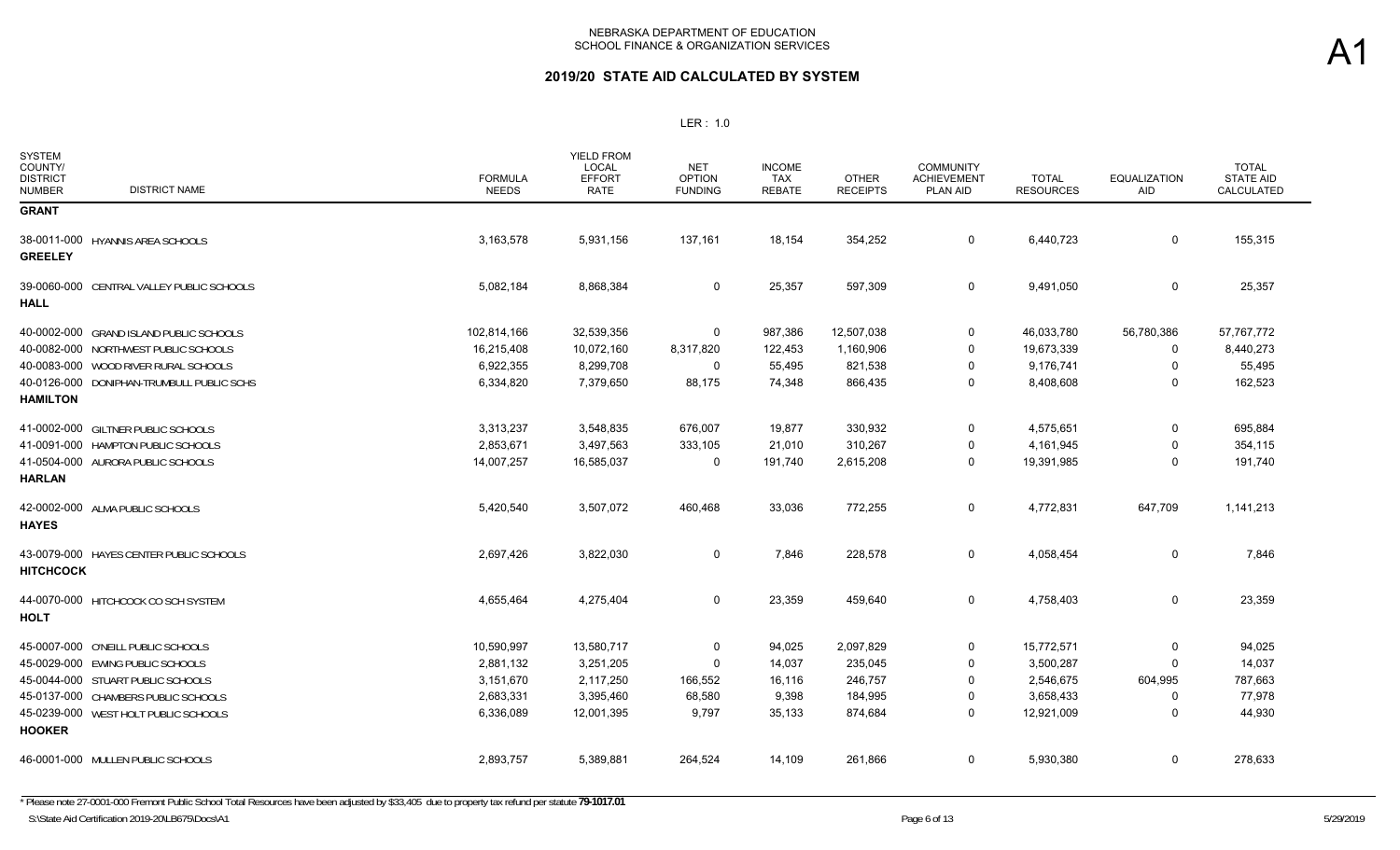## **2019/20 STATE AID CALCULATED BY SYSTEM**

#### LER : 1.0

| <b>SYSTEM</b><br>COUNTY/<br><b>DISTRICT</b><br><b>NUMBER</b> | <b>DISTRICT NAME</b>                           | <b>FORMULA</b><br><b>NEEDS</b> | <b>YIELD FROM</b><br><b>LOCAL</b><br><b>EFFORT</b><br><b>RATE</b> | <b>NET</b><br><b>OPTION</b><br><b>FUNDING</b> | <b>INCOME</b><br><b>TAX</b><br><b>REBATE</b> | <b>OTHER</b><br><b>RECEIPTS</b> | <b>COMMUNITY</b><br><b>ACHIEVEMENT</b><br>PLAN AID | <b>TOTAL</b><br><b>RESOURCES</b> | <b>EQUALIZATION</b><br>AID | <b>TOTAL</b><br><b>STATE AID</b><br>CALCULATED |
|--------------------------------------------------------------|------------------------------------------------|--------------------------------|-------------------------------------------------------------------|-----------------------------------------------|----------------------------------------------|---------------------------------|----------------------------------------------------|----------------------------------|----------------------------|------------------------------------------------|
| <b>HOWARD</b>                                                |                                                |                                |                                                                   |                                               |                                              |                                 |                                                    |                                  |                            |                                                |
|                                                              | 47-0001-000 ST PAUL PUBLIC SCHOOLS             | 8.526.053                      | 6,352,728                                                         | $\mathbf 0$                                   | 68,772                                       | 888,729                         | $\mathbf 0$                                        | 7,310,229                        | 1,215,824                  | 1,284,596                                      |
|                                                              | 47-0100-000 CENTURA PUBLIC SCHOOLS             | 6,503,547                      | 5,958,095                                                         | 313,510                                       | 48,691                                       | 737,735                         | $\mathbf 0$                                        | 7,058,031                        | 0                          | 362,201                                        |
|                                                              | 47-0103-000 ELBA PUBLIC SCHOOLS                | 2,664,735                      | 1,704,021                                                         | 274,321                                       | 5,836                                        | 163,671                         | $\mathbf 0$                                        | 2,147,849                        | 516,886                    | 797,043                                        |
| <b>JEFFERSON</b>                                             |                                                |                                |                                                                   |                                               |                                              |                                 |                                                    |                                  |                            |                                                |
|                                                              | 48-0008-000 FAIRBURY PUBLIC SCHOOLS            | 10,573,752                     | 11,872,554                                                        | $\mathbf 0$                                   | 101,966                                      | 1,623,989                       | 0                                                  | 13,598,509                       | 0                          | 101,966                                        |
|                                                              | 48-0300-000 TRI COUNTY PUBLIC SCHOOLS          | 5,939,579                      | 9,173,597                                                         | 421,279                                       | 42,663                                       | 648,769                         | $\mathbf 0$                                        | 10,286,308                       | $\Omega$                   | 463,942                                        |
| <b>JOHNSON</b>                                               | 48-0303-000 MERIDIAN PUBLIC SCHOOLS            | 3,945,113                      | 4,517,014                                                         | 764,181                                       | 15,471                                       | 226,514                         | $\mathbf 0$                                        | 5,523,180                        | $\Omega$                   | 779,652                                        |
|                                                              | 49-0033-000 STERLING PUBLIC SCHOOLS            | 3,468,178                      | 3,090,022                                                         | $\mathbf 0$                                   | 21,009                                       | 352,103                         | $\mathbf 0$                                        | 3,463,134                        | 5,044                      | 26,053                                         |
|                                                              | 49-0050-000 JOHNSON CO CENTRAL PUBLIC SCHS     | 6,598,950                      | 7,242,762                                                         | $\Omega$                                      | 49,804                                       | 816,634                         | $\mathbf 0$                                        | 8,109,200                        | 0                          | 49,804                                         |
| <b>KEARNEY</b>                                               |                                                |                                |                                                                   |                                               |                                              |                                 |                                                    |                                  |                            |                                                |
|                                                              | 50-0001-000 WILCOX-HILDRETH PUBLIC SCHOOLS     | 3,679,848                      | 7,571,067                                                         | $\Omega$                                      | 25,476                                       | 446,077                         | 0                                                  | 8,042,620                        | $\Omega$                   | 25,476                                         |
|                                                              | 50-0501-000 AXTELL COMMUNITY SCHOOLS           | 4,078,043                      | 5,586,425                                                         | 137,161                                       | 29,645                                       | 416,060                         | 0                                                  | 6,169,291                        | 0                          | 166,806                                        |
|                                                              | 50-0503-000 MINDEN PUBLIC SCHOOLS              | 9,617,063                      | 13,332,121                                                        | $\mathbf 0$                                   | 93,154                                       | 1,215,411                       | $\mathbf 0$                                        | 14,640,686                       | $\mathbf 0$                | 93,154                                         |
| <b>KEITH</b>                                                 |                                                |                                |                                                                   |                                               |                                              |                                 |                                                    |                                  |                            |                                                |
|                                                              | 51-0001-000 OGALLALA PUBLIC SCHOOLS            | 10,810,725                     | 10,687,189                                                        | 0                                             | 113,336                                      | 2,039,685                       | $\overline{0}$                                     | 12,840,210                       | 0                          | 113,336                                        |
|                                                              | 51-0006-000 PAXTON CONSOLIDATED SCHOOLS        | 3,736,222                      | 4,820,057                                                         | 548,643                                       | 17,824                                       | 360,152                         | $\overline{0}$                                     | 5,746,676                        | $\Omega$                   | 566,467                                        |
| <b>KEYA PAHA</b>                                             |                                                |                                |                                                                   |                                               |                                              |                                 |                                                    |                                  |                            |                                                |
|                                                              | 52-0100-000 KEYA PAHA COUNTY SCHOOLS           | 2,362,140                      | 4,983,211                                                         | 0                                             | 11,111                                       | 221,302                         | $\mathbf 0$                                        | 5,215,624                        | $\mathbf 0$                | 11,111                                         |
| <b>KIMBALL</b>                                               |                                                |                                |                                                                   |                                               |                                              |                                 |                                                    |                                  |                            |                                                |
|                                                              | 53-0001-000 KIMBALL PUBLIC SCHOOLS             | 6,050,378                      | 5,605,164                                                         | 0                                             | 45,540                                       | 722,902                         | $\mathbf 0$                                        | 6,373,606                        | $\Omega$                   | 45,540                                         |
| <b>KNOX</b>                                                  |                                                |                                |                                                                   |                                               |                                              |                                 |                                                    |                                  |                            |                                                |
|                                                              | 54-0013-000 CREIGHTON COMMUNITY PUBLIC SCHOOLS | 4,447,345                      | 5,112,791                                                         | 78,378                                        | 32,089                                       | 589,216                         | 0                                                  | 5,812,474                        | 0                          | 110,467                                        |
|                                                              | 54-0096-000 CROFTON COMMUNITY SCHOOLS          | 4,789,157                      | 5,854,865                                                         | 323,307                                       | 35,056                                       | 631,586                         | $\mathbf 0$                                        | 6,844,814                        | 0                          | 358,363                                        |
|                                                              | 54-0501-000 NIOBRARA PUBLIC SCHOOLS            | 4,263,896                      | 1,971,249                                                         | 862,153                                       | 7,078                                        | 484,533                         | $\mathbf 0$                                        | 3,325,013                        | 938,883                    | 1,808,114                                      |
|                                                              | 54-0505-000 SANTEE COMMUNITY SCHOOLS           | 3,712,910                      | 68,652                                                            | $\mathbf 0$                                   | 605                                          | 654,042                         | $\mathbf 0$                                        | 723,299                          | 2,989,611                  | 2,990,216                                      |
|                                                              | 54-0576-000 WAUSA PUBLIC SCHOOLS               | 3,690,796                      | 3,834,082                                                         | 9,797                                         | 21,633                                       | 321,629                         | $\mathbf 0$                                        | 4, 187, 141                      | 0                          | 31,430                                         |
|                                                              | 54-0586-000 BLOOMFIELD COMMUNITY SCHOOLS       | 4,262,205                      | 6,199,819                                                         | 0                                             | 38,946                                       | 588,067                         | $\mathbf 0$                                        | 6,826,832                        | 0                          | 38,946                                         |

\* Please note 27-0001-000 Fremont Public School Total Resources have been adjusted by \$33,405 due to property tax refund per statute **79-1017.01**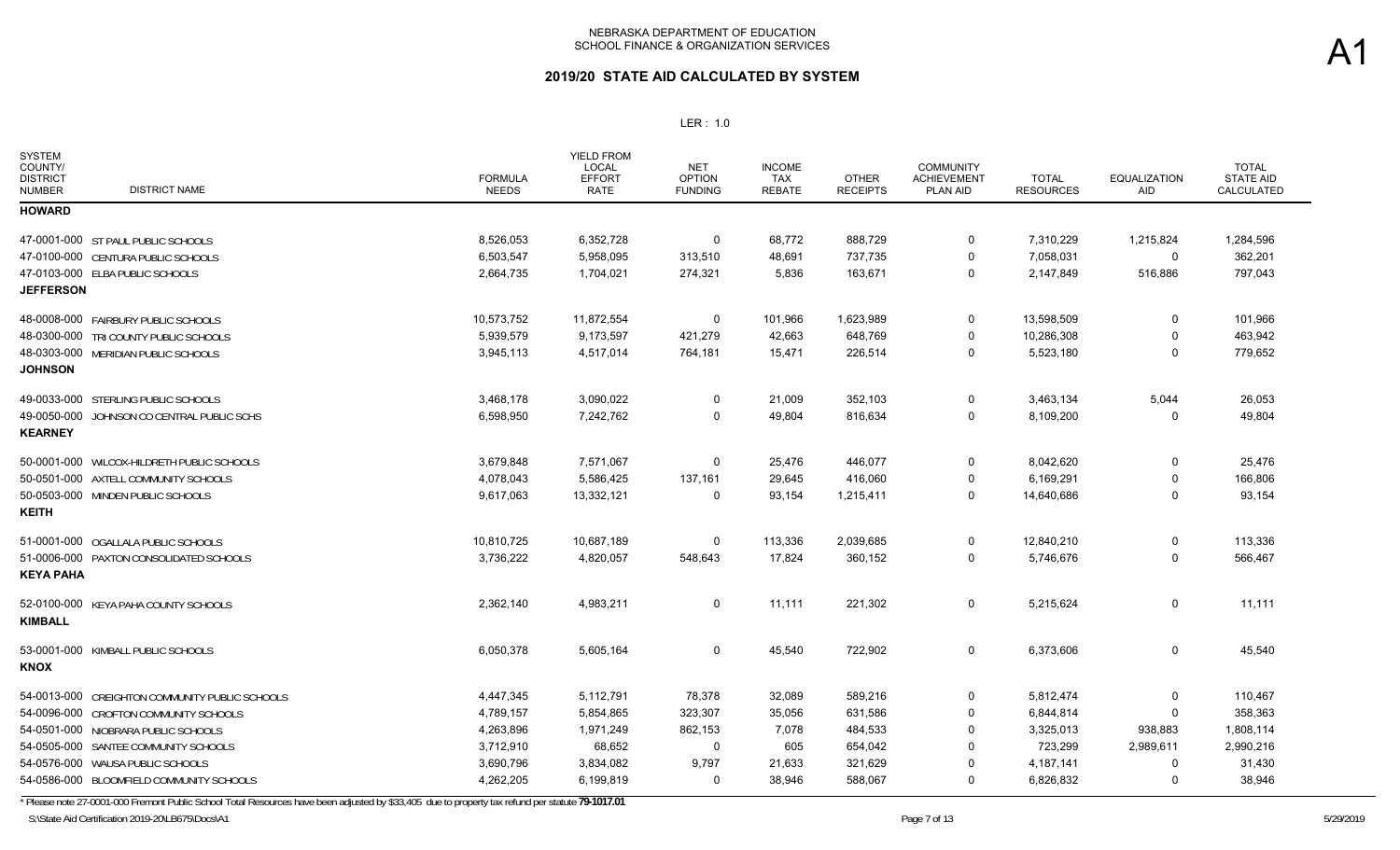| <b>SYSTEM</b><br>COUNTY/<br><b>DISTRICT</b><br><b>DISTRICT NAME</b><br><b>NUMBER</b> | <b>FORMULA</b><br><b>NEEDS</b> | <b>YIELD FROM</b><br><b>LOCAL</b><br><b>EFFORT</b><br><b>RATE</b> | <b>NET</b><br><b>OPTION</b><br><b>FUNDING</b> | <b>INCOME</b><br>TAX<br><b>REBATE</b> | <b>OTHER</b><br><b>RECEIPTS</b> | <b>COMMUNITY</b><br><b>ACHIEVEMENT</b><br>PLAN AID | <b>TOTAL</b><br><b>RESOURCES</b> | <b>EQUALIZATION</b><br>AID | <b>TOTAL</b><br><b>STATE AID</b><br>CALCULATED |
|--------------------------------------------------------------------------------------|--------------------------------|-------------------------------------------------------------------|-----------------------------------------------|---------------------------------------|---------------------------------|----------------------------------------------------|----------------------------------|----------------------------|------------------------------------------------|
| <b>LANCASTER</b>                                                                     |                                |                                                                   |                                               |                                       |                                 |                                                    |                                  |                            |                                                |
| 55-0001-000 LINCOLN PUBLIC SCHOOLS                                                   | 429,490,880                    | 220,025,277                                                       | $\mathbf 0$                                   | 6,978,287                             | 74,010,605                      | 0                                                  | 301,014,169                      | 128,476,711                | 135,454,998                                    |
| 55-0145-000 WAVERLY SCHOOL DISTRICT 145                                              | 20,358,854                     | 17,983,974                                                        | $\Omega$                                      | 287,949                               | 3,205,777                       | 0                                                  | 21,477,700                       | 0                          | 287,949                                        |
| 55-0148-000 MALCOLM PUBLIC SCHOOLS                                                   | 7,363,432                      | 3,742,945                                                         | 1,930,048                                     | 56,834                                | 678,367                         | 0                                                  | 6,408,194                        | 955,238                    | 2,942,120                                      |
| 55-0160-000 NORRIS SCHOOL DIST 160                                                   | 22,313,562                     | 15,244,837                                                        | 1,743,901                                     | 264,172                               | 2,632,894                       | 0                                                  | 19,885,804                       | 2,427,758                  | 4,435,831                                      |
| 55-0161-000 RAYMOND CENTRAL PUBLIC SCHOOLS                                           | 9,080,672                      | 7,496,558                                                         | $\Omega$                                      | 114,829                               | 1,107,046                       | 0                                                  | 8,718,433                        | 362,239                    | 477,068                                        |
| <b>LINCOLN</b>                                                                       |                                |                                                                   |                                               |                                       |                                 |                                                    |                                  |                            |                                                |
| 56-0001-000 NORTH PLATTE PUBLIC SCHOOLS                                              | 39,256,180                     | 23,957,925                                                        | 0                                             | 574,804                               | 5,568,110                       | 0                                                  | 30,100,839                       | 9,155,341                  | 9,730,145                                      |
| 56-0006-000 BRADY PUBLIC SCHOOLS                                                     | 3,235,265                      | 3,053,894                                                         | 186,147                                       | 16,682                                | 311,305                         | 0                                                  | 3,568,028                        | $\Omega$                   | 202,829                                        |
| 56-0007-000 MAXWELL PUBLIC SCHOOLS                                                   | 4,523,893                      | 2,846,637                                                         | 1,832,076                                     | 13,824                                | 325,944                         | $\Omega$                                           | 5,018,481                        | $\Omega$                   | 1,845,900                                      |
| 56-0037-000 HERSHEY PUBLIC SCHOOLS                                                   | 6,641,714                      | 5,562,551                                                         | 1,528,363                                     | 32,405                                | 622,814                         | $\mathbf 0$                                        | 7,746,133                        | $\Omega$                   | 1,560,768                                      |
| 56-0055-000 SUTHERLAND PUBLIC SCHOOLS                                                | 4,776,363                      | 4,112,188                                                         | 9,797                                         | 33,145                                | 556,122                         | $\Omega$                                           | 4,711,252                        | 65,111                     | 108,053                                        |
| 56-0565-000 WALLACE PUBLIC SCH DIST 65 R                                             | 3,427,267                      | 5,430,394                                                         | 313,510                                       | 13,457                                | 270,339                         | 0                                                  | 6,027,700                        | 0                          | 326,967                                        |
| <b>LOGAN</b>                                                                         |                                |                                                                   |                                               |                                       |                                 |                                                    |                                  |                            |                                                |
| 57-0501-000 STAPLETON PUBLIC SCHOOLS<br><b>LOUP</b>                                  | 3,578,611                      | 3,511,678                                                         | 411,482                                       | 13,737                                | 333,698                         | $\mathbf 0$                                        | 4,270,595                        | 0                          | 425,219                                        |
| 58-0025-000 LOUP COUNTY PUBLIC SCHOOLS<br><b>MADISON</b>                             | 2,398,540                      | 3,485,510                                                         | $\Omega$                                      | 7,139                                 | 168,675                         | 0                                                  | 3,661,324                        | $\Omega$                   | 7,139                                          |
| 59-0001-000 MADISON PUBLIC SCHOOLS                                                   | 7,168,399                      | 8,073,646                                                         | 0                                             | 64,198                                | 822,894                         | 0                                                  | 8,960,738                        | $\Omega$                   | 64,198                                         |
| 59-0002-000 NORFOLK PUBLIC SCHOOLS                                                   | 44,658,395                     | 25,617,620                                                        | $\mathbf 0$                                   | 653,012                               | 7,518,810                       | $\mathbf 0$                                        | 33,789,442                       | 10,868,953                 | 11,521,965                                     |
| 59-0005-000 BATTLE CREEK PUBLIC SCHOOLS                                              | 5,973,408                      | 6,506,316                                                         | 538,846                                       | 45,918                                | 700,285                         | 0                                                  | 7,791,365                        | $\Omega$                   | 584,764                                        |
| 59-0013-000 NEWMAN GROVE PUBLIC SCHOOLS                                              | 2,921,042                      | 6,458,416                                                         | 0                                             | 20,992                                | 337,616                         | 0                                                  | 6,817,024                        | 0                          | 20,992                                         |
| 59-0080-000 ELKHORN VALLEY SCHOOLS                                                   | 5,773,742                      | 7,037,669                                                         | 107,769                                       | 50,854                                | 748,418                         | 0                                                  | 7,944,710                        | $\Omega$                   | 158,623                                        |
| <b>MCPHERSON</b>                                                                     |                                |                                                                   |                                               |                                       |                                 |                                                    |                                  |                            |                                                |
| 60-0090-000 MC PHERSON COUNTY SCHOOLS<br><b>MERRICK</b>                              | 2,369,616                      | 2,892,135                                                         | 0                                             | 5,546                                 | 153,688                         | $\mathbf 0$                                        | 3,051,369                        | $\Omega$                   | 5,546                                          |
| 61-0004-000 CENTRAL CITY PUBLIC SCHOOLS                                              | 9,358,179                      | 10,159,037                                                        | $\Omega$                                      | 86,130                                | 1,674,245                       | $\mathbf 0$                                        | 11,919,412                       | $\Omega$                   | 86,130                                         |
| 61-0049-000 PALMER PUBLIC SCHOOLS                                                    | 4,579,356                      | 3,303,779                                                         | 979,720                                       | 17,363                                | 361,001                         | $\Omega$                                           | 4,661,863                        | $\Omega$                   | 997,083                                        |
|                                                                                      |                                |                                                                   |                                               |                                       |                                 |                                                    |                                  |                            |                                                |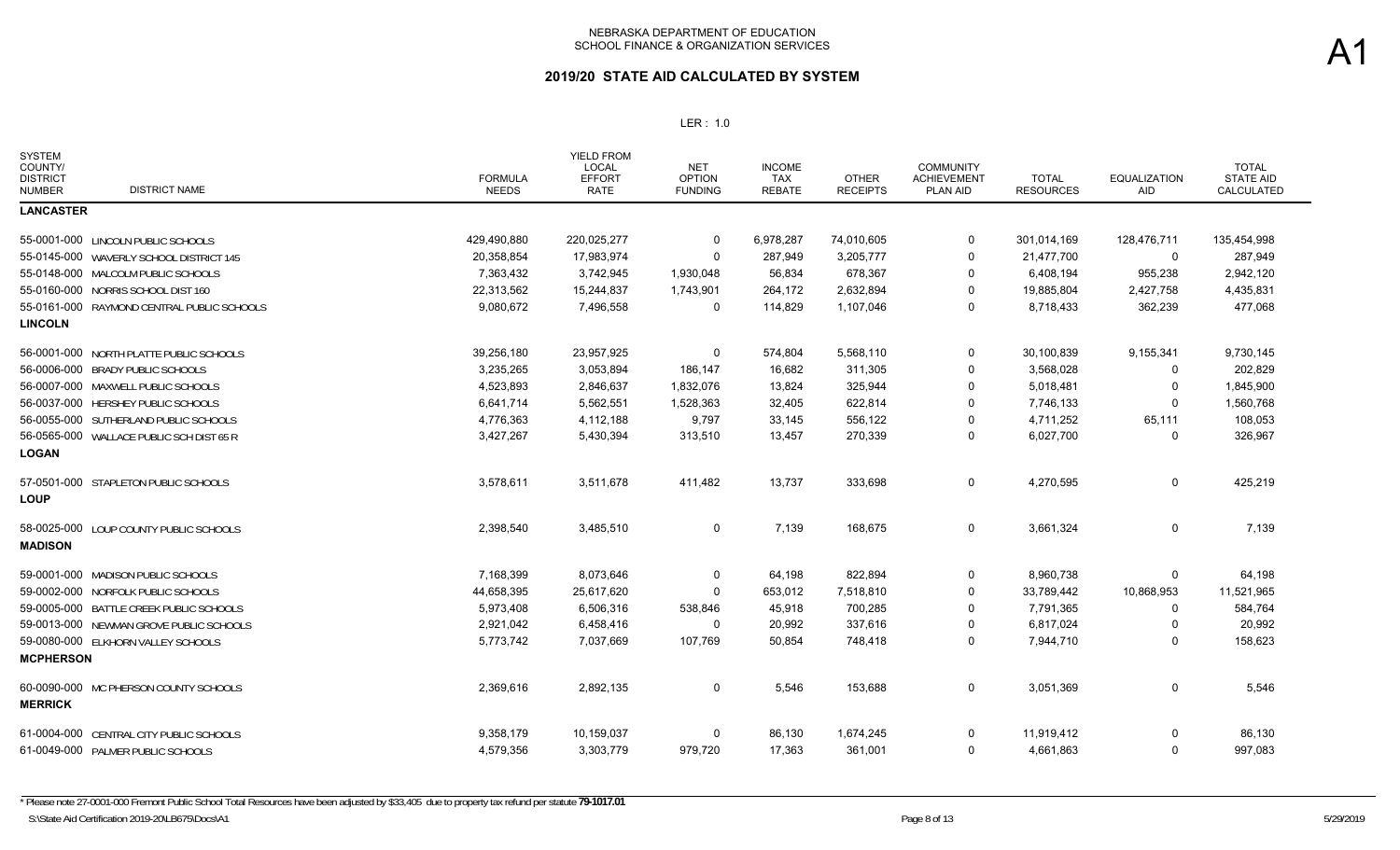## **2019/20 STATE AID CALCULATED BY SYSTEM**

#### LER : 1.0

| <b>SYSTEM</b><br>COUNTY/<br><b>DISTRICT</b><br><b>DISTRICT NAME</b><br><b>NUMBER</b> | <b>FORMULA</b><br><b>NEEDS</b> | <b>YIELD FROM</b><br><b>LOCAL</b><br><b>EFFORT</b><br><b>RATE</b> | <b>NET</b><br><b>OPTION</b><br><b>FUNDING</b> | <b>INCOME</b><br><b>TAX</b><br><b>REBATE</b> | <b>OTHER</b><br><b>RECEIPTS</b> | <b>COMMUNITY</b><br>ACHIEVEMENT<br>PLAN AID | <b>TOTAL</b><br><b>RESOURCES</b> | <b>EQUALIZATION</b><br><b>AID</b> | <b>TOTAL</b><br><b>STATE AID</b><br>CALCULATED |
|--------------------------------------------------------------------------------------|--------------------------------|-------------------------------------------------------------------|-----------------------------------------------|----------------------------------------------|---------------------------------|---------------------------------------------|----------------------------------|-----------------------------------|------------------------------------------------|
| <b>MORRILL</b>                                                                       |                                |                                                                   |                                               |                                              |                                 |                                             |                                  |                                   |                                                |
| 62-0021-000 BAYARD PUBLIC SCHOOLS                                                    | 5,565,679                      | 3,119,830                                                         | 0                                             | 26,606                                       | 462,810                         | $\mathbf 0$                                 | 3,609,246                        | 1,956,433                         | 1,983,039                                      |
| 62-0063-000 BRIDGEPORT PUBLIC SCHOOLS                                                | 6,590,894                      | 6,192,473                                                         | 293,916                                       | 52,204                                       | 808,450                         | $\mathbf 0$                                 | 7,347,043                        | $\mathbf 0$                       | 346,120                                        |
| <b>NANCE</b>                                                                         |                                |                                                                   |                                               |                                              |                                 |                                             |                                  |                                   |                                                |
| 63-0001-000 FULLERTON PUBLIC SCHOOLS                                                 | 4,576,229                      | 5,920,704                                                         | 0                                             | 29,648                                       | 535,131                         | 0                                           | 6,485,483                        | 0                                 | 29,648                                         |
| 63-0030-000 TWIN RIVER PUBLIC SCHOOLS<br><b>NEMAHA</b>                               | 6,916,083                      | 10,351,165                                                        | $\Omega$                                      | 41,614                                       | 885,591                         | $\overline{0}$                              | 11,278,370                       | $\Omega$                          | 41,614                                         |
| 64-0023-000 JOHNSON-BROCK PUBLIC SCHOOLS                                             | 5,025,391                      | 4,567,069                                                         | 862,153                                       | 36,557                                       | 417,520                         | $\mathbf 0$                                 | 5,883,299                        | 0                                 | 898,710                                        |
| 64-0029-000 AUBURN PUBLIC SCHOOLS                                                    | 10,533,687                     | 6,306,882                                                         | 186,147                                       | 111,338                                      | 1,350,127                       | 0                                           | 7,954,494                        | 2,579,193                         | 2,876,678                                      |
| <b>NUCKOLLS</b>                                                                      |                                |                                                                   |                                               |                                              |                                 |                                             |                                  |                                   |                                                |
| 65-0011-000 SUPERIOR PUBLIC SCHOOLS                                                  | 6,572,103                      | 5,232,652                                                         | $\Omega$                                      | 40,140                                       | 985,817                         | $\mathbf 0$                                 | 6,258,609                        | 313,494                           | 353,634                                        |
| 65-2005-000 SOUTH CENTRAL NEBRASKA UNIFIED 5                                         | 9,549,319                      | 14,974,309                                                        | $\mathbf 0$                                   | 77,111                                       | 1,453,499                       | $\mathbf 0$                                 | 16,504,919                       | $\Omega$                          | 77,111                                         |
| <b>OTOE</b>                                                                          |                                |                                                                   |                                               |                                              |                                 |                                             |                                  |                                   |                                                |
| 66-0027-000 SYRACUSE-DUNBAR-AVOCA SCHOOLS                                            | 9,385,980                      | 8,552,182                                                         | 0                                             | 101,413                                      | 1,289,008                       | 0                                           | 9,942,603                        | $\Omega$                          | 101,413                                        |
| 66-0111-000 NEBRASKA CITY PUBLIC SCHOOLS                                             | 15,999,273                     | 9,523,133                                                         | $\Omega$                                      | 168,826                                      | 2,389,109                       | $\mathbf 0$                                 | 12,081,068                       | 3,918,205                         | 4,087,031                                      |
| 66-0501-000 PALMYRA DISTRICT OR 1                                                    | 7,306,819                      | 5,603,593                                                         | 166,552                                       | 79,135                                       | 775,112                         | $\mathbf 0$                                 | 6,624,392                        | 682,427                           | 928,114                                        |
| <b>PAWNEE</b>                                                                        |                                |                                                                   |                                               |                                              |                                 |                                             |                                  |                                   |                                                |
| 67-0001-000 PAWNEE CITY PUBLIC SCHOOLS                                               | 4,686,935                      | 3,201,141                                                         | 587,832                                       | 18,819                                       | 548,176                         | $\mathbf 0$                                 | 4,355,968                        | 330,967                           | 937,618                                        |
| 67-0069-000 LEWISTON CONSOLIDATED SCHOOLS<br><b>PERKINS</b>                          | 3,244,918                      | 4,386,271                                                         | 391,888                                       | 10,990                                       | 248,948                         | $\mathbf 0$                                 | 5,038,097                        | 0                                 | 402,878                                        |
| 68-0020-000 PERKINS COUNTY SCHOOLS<br><b>PHELPS</b>                                  | 5,713,607                      | 11,645,021                                                        | 0                                             | 47,287                                       | 848,091                         | $\mathbf 0$                                 | 12,540,399                       | 0                                 | 47,287                                         |
| 69-0044-000 HOLDREGE PUBLIC SCHOOLS                                                  | 12,644,093                     | 11,320,503                                                        | $\mathbf 0$                                   | 166,733                                      | 2,055,036                       | $\mathbf 0$                                 | 13,542,272                       | $\mathbf 0$                       | 166,733                                        |
| 69-0054-000 BERTRAND PUBLIC SCHOOLS                                                  | 4,244,417                      | 5,957,401                                                         | $\Omega$                                      | 24,229                                       | 533,806                         | $\mathbf 0$                                 | 6,515,436                        | $\mathbf 0$                       | 24,229                                         |
| 69-0055-000 LOOMIS PUBLIC SCHOOLS                                                    | 3,900,175                      | 5,133,525                                                         | 509,454                                       | 14,891                                       | 337,087                         | $\mathbf 0$                                 | 5,994,957                        | $\Omega$                          | 524,345                                        |
| <b>PIERCE</b>                                                                        |                                |                                                                   |                                               |                                              |                                 |                                             |                                  |                                   |                                                |
| 70-0002-000 PIERCE PUBLIC SCHOOLS                                                    | 8,254,129                      | 8,200,525                                                         | 244,930                                       | 80,791                                       | 949,053                         | 0                                           | 9,475,299                        | 0                                 | 325,721                                        |
| 70-0005-000 PLAINVIEW PUBLIC SCHOOLS                                                 | 4,551,209                      | 7,284,768                                                         | 0                                             | 35,195                                       | 596,974                         | 0                                           | 7,916,937                        | $\Omega$                          | 35,195                                         |

\* Please note 27-0001-000 Fremont Public School Total Resources have been adjusted by \$33,405 due to property tax refund per statute **79-1017.01**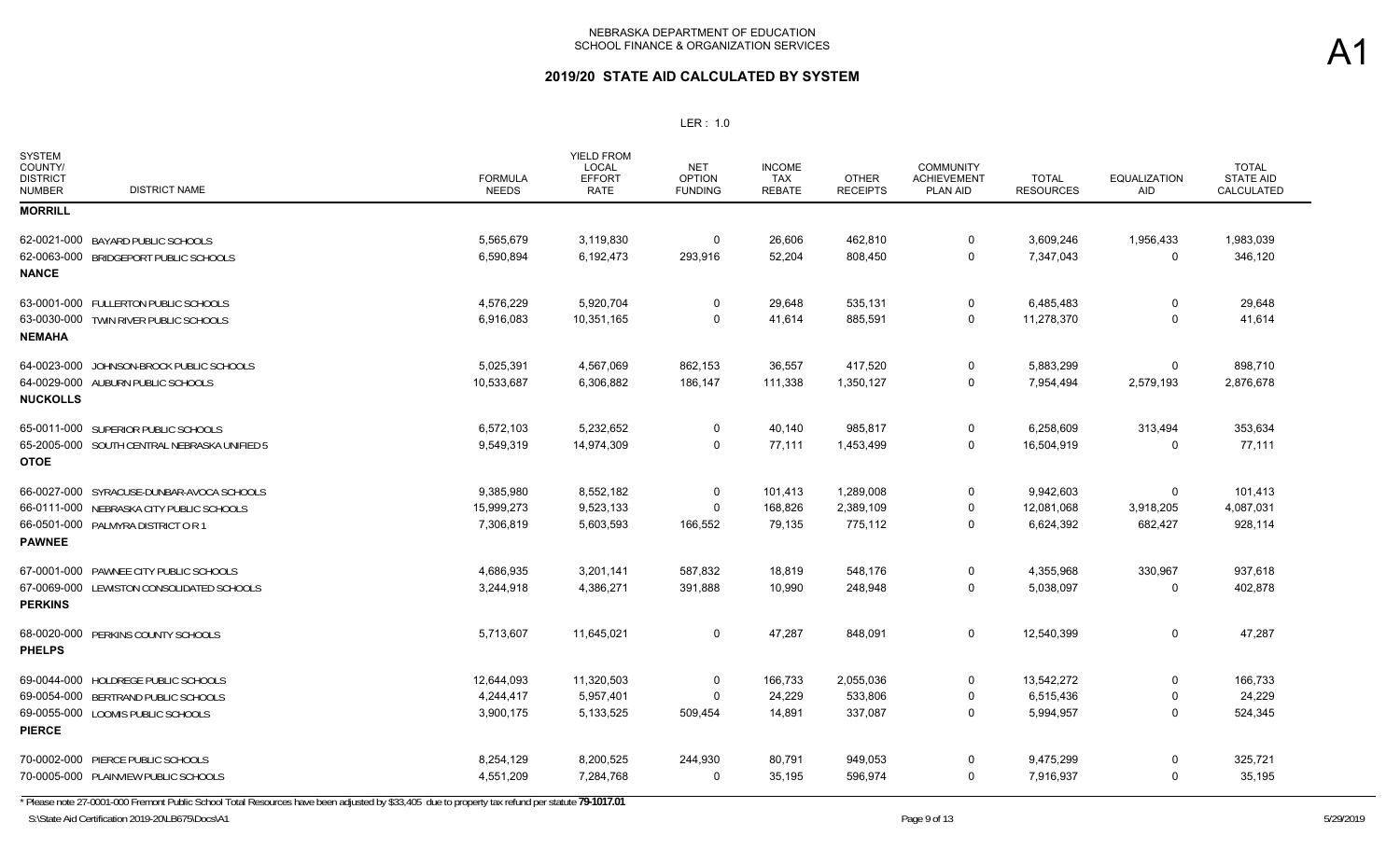### **2019/20 STATE AID CALCULATED BY SYSTEM**

#### LER : 1.0

| <b>SYSTEM</b><br>COUNTY/<br><b>DISTRICT</b><br><b>DISTRICT NAME</b><br><b>NUMBER</b> | <b>FORMULA</b><br><b>NEEDS</b> | <b>YIELD FROM</b><br><b>LOCAL</b><br><b>EFFORT</b><br><b>RATE</b> | <b>NET</b><br><b>OPTION</b><br><b>FUNDING</b> | <b>INCOME</b><br>TAX<br><b>REBATE</b> | <b>OTHER</b><br><b>RECEIPTS</b> | <b>COMMUNITY</b><br><b>ACHIEVEMENT</b><br><b>PLAN AID</b> | <b>TOTAL</b><br><b>RESOURCES</b> | <b>EQUALIZATION</b><br>AID | <b>TOTAL</b><br><b>STATE AID</b><br>CALCULATED |
|--------------------------------------------------------------------------------------|--------------------------------|-------------------------------------------------------------------|-----------------------------------------------|---------------------------------------|---------------------------------|-----------------------------------------------------------|----------------------------------|----------------------------|------------------------------------------------|
| <b>PIERCE</b>                                                                        |                                |                                                                   |                                               |                                       |                                 |                                                           |                                  |                            |                                                |
| 70-0542-000 OSMOND COMMUNITY SCHOOLS<br><b>PLATTE</b>                                | 3,357,792                      | 4,103,693                                                         | 88,175                                        | 28,877                                | 376,300                         | $\overline{0}$                                            | 4,597,045                        | $\Omega$                   | 117,052                                        |
| 71-0001-000 COLUMBUS PUBLIC SCHOOLS                                                  | 41,656,368                     | 19,372,009                                                        | 431,077                                       | 614,165                               | 6,253,460                       | 0                                                         | 26,670,711                       | 14,985,657                 | 16,030,899                                     |
| 71-0005-000 LAKEVIEW COMMUNITY SCHOOLS                                               | 11,367,293                     | 15,463,583                                                        | $\Omega$                                      | 78,314                                | 1,640,015                       | $\Omega$                                                  | 17,181,912                       | 0                          | 78,314                                         |
| 71-0067-000 HUMPHREY PUBLIC SCHOOLS<br><b>POLK</b>                                   | 4,057,316                      | 9,428,669                                                         | 529,049                                       | 58,783                                | 664,892                         | $\Omega$                                                  | 10,681,393                       | $\Omega$                   | 587,832                                        |
| 72-0015-000 CROSS COUNTY COMMUNITY SCHOOLS                                           | 5,423,368                      | 8,181,218                                                         | 146,958                                       | 47,965                                | 658,261                         | 0                                                         | 9,034,402                        | 0                          | 194,923                                        |
| 72-0019-000 OSCEOLA PUBLIC SCHOOLS                                                   | 3,826,221                      | 5,124,198                                                         | $\mathbf 0$                                   | 33,382                                | 552,600                         | $\Omega$                                                  | 5,710,180                        | $\Omega$                   | 33,382                                         |
| 72-0032-000 SHELBY - RISING CITY PUBLIC SCHOOLS                                      | 5,852,769                      | 7,730,276                                                         | 470,265                                       | 37,599                                | 710,831                         | $\mathbf 0$                                               | 8,948,971                        | $\Omega$                   | 507,864                                        |
| 72-0075-000 HIGH PLAINS COMMUNITY SCHOOLS<br><b>RED WILLOW</b>                       | 4,095,632                      | 8,703,483                                                         | $\Omega$                                      | 28,964                                | 494,707                         | $\Omega$                                                  | 9,227,154                        | $\Omega$                   | 28,964                                         |
| 73-0017-000 MC COOK PUBLIC SCHOOLS                                                   | 15,395,579                     | 7,715,117                                                         | 166,552                                       | 161,535                               | 2,731,243                       | $\mathbf 0$                                               | 10,774,447                       | 4,621,132                  | 4,949,219                                      |
| 73-0179-000 SOUTHWEST PUBLIC SCHOOLS<br><b>RICHARDSON</b>                            | 4,461,883                      | 7,224,673                                                         | 88,175                                        | 23,819                                | 559,260                         | 0                                                         | 7,895,927                        | 0                          | 111,994                                        |
| 74-0056-000 FALLS CITY PUBLIC SCHOOLS                                                | 10,245,752                     | 9,340,379                                                         | 78,378                                        | 91,783                                | 1,828,332                       | $\mathbf 0$                                               | 11,338,872                       | 0                          | 170,161                                        |
| 74-0070-000 HUMBOLDT TABLE ROCK STEINAUER<br><b>ROCK</b>                             | 5,598,963                      | 8,457,348                                                         | $\Omega$                                      | 43,385                                | 977,284                         | 0                                                         | 9,478,017                        | $\Omega$                   | 43,385                                         |
| 75-0100-000 ROCK COUNTY PUBLIC SCHOOLS<br><b>SALINE</b>                              | 3,786,953                      | 7,045,775                                                         | 264,524                                       | 21,220                                | 400,232                         | $\mathbf 0$                                               | 7,731,751                        | $\Omega$                   | 285,744                                        |
| 76-0002-000 CRETE PUBLIC SCHOOLS                                                     | 23,930,579                     | 10,873,736                                                        | 0                                             | 180,729                               | 2,402,456                       | $\mathbf 0$                                               | 13,456,921                       | 10,473,658                 | 10,654,387                                     |
| 76-0044-000 DORCHESTER PUBLIC SCHOOL                                                 | 3,477,363                      | 3,996,768                                                         | 107,769                                       | 17,778                                | 335,443                         | $\mathbf 0$                                               | 4,457,758                        | 0                          | 125,547                                        |
| 76-0068-000 FRIEND PUBLIC SCHOOLS                                                    | 3,982,463                      | 4,554,418                                                         | 0                                             | 34,346                                | 497,631                         | $\mathbf 0$                                               | 5,086,395                        | $\Omega$                   | 34,346                                         |
| 76-0082-000 WILBER-CLATONIA PUBLIC SCHOOLS<br><b>SARPY</b>                           | 7,796,588                      | 6,731,701                                                         | 205,741                                       | 55,305                                | 773,252                         | $\mathbf 0$                                               | 7,765,999                        | 30,589                     | 291,635                                        |
| 77-0001-000 BELLEVUE PUBLIC SCHOOLS                                                  | 95,496,556                     | 29,929,276                                                        | 9,973,546                                     | 1,121,385                             | 12,971,515                      | 50,536                                                    | 54,046,258                       | 41,450,298                 | 52,595,765                                     |
| 77-0027-000 PAPILLION-LA VISTA PUBLIC SCHS                                           | 114,540,974                    | 57,921,215                                                        | 1,156,069                                     | 1,774,293                             | 18,232,190                      | 26,335                                                    | 79,110,102                       | 35,430,872                 | 38,387,569                                     |
| 77-0037-000 GRETNA PUBLIC SCHOOLS                                                    | 52,782,253                     | 26,631,773                                                        | $\Omega$                                      | 837,973                               | 6,624,804                       | 1,541                                                     | 34,096,091                       | 18,686,162                 | 19,525,676                                     |
| 77-0046-000 SPRINGFIELD PLATTEVIEW COMMUNITY SCHOOLS                                 | 12,856,135                     | 15,852,415                                                        | 0                                             | 229,591                               | 2,726,168                       | 1,712                                                     | 18,809,886                       | $\Omega$                   | 231,303                                        |

\* Please note 27-0001-000 Fremont Public School Total Resources have been adjusted by \$33,405 due to property tax refund per statute **79-1017.01**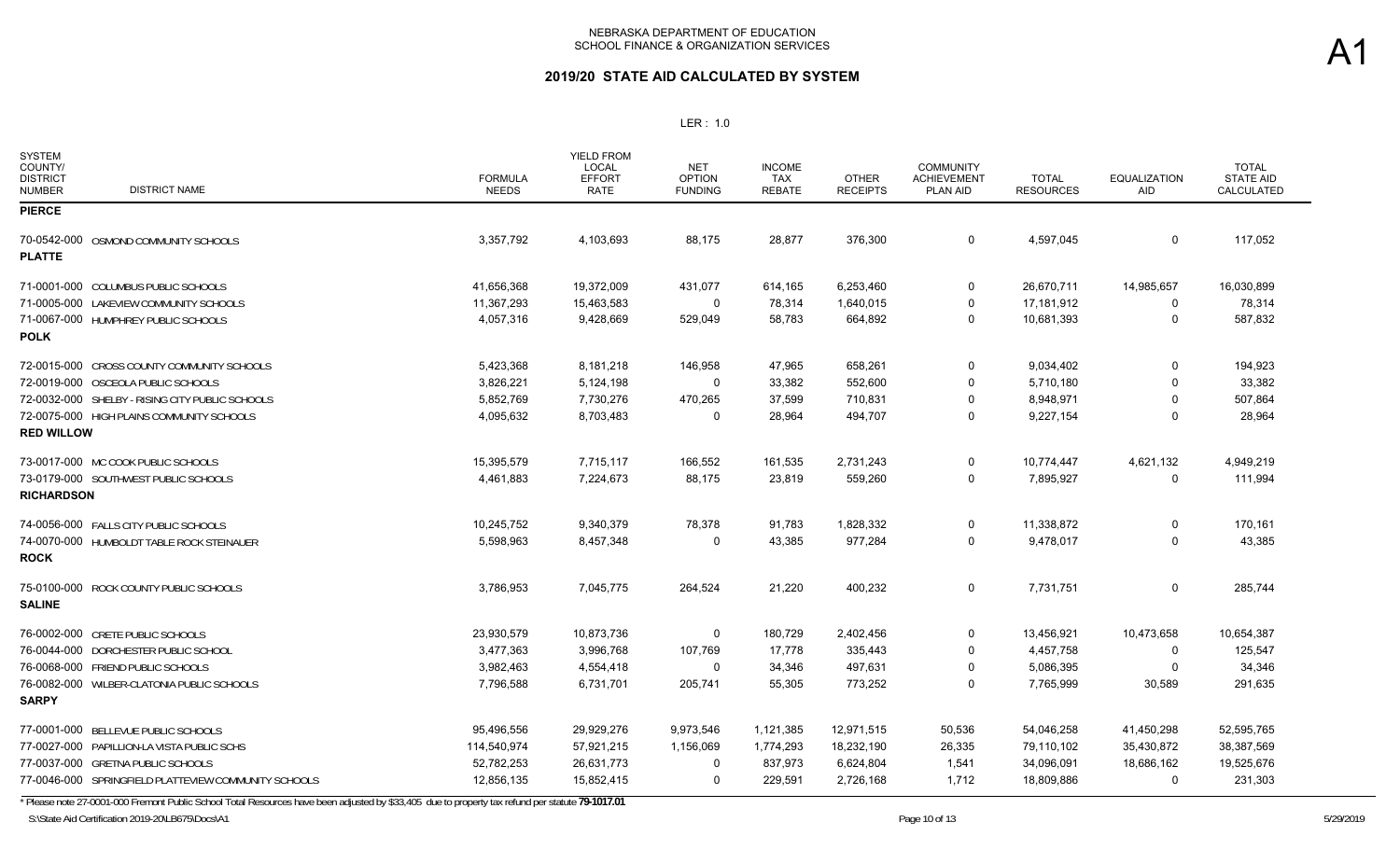| <b>SYSTEM</b><br>COUNTY/<br><b>DISTRICT</b><br><b>DISTRICT NAME</b><br><b>NUMBER</b> | <b>FORMULA</b><br><b>NEEDS</b> | <b>YIELD FROM</b><br>LOCAL<br><b>EFFORT</b><br><b>RATE</b> | <b>NET</b><br><b>OPTION</b><br><b>FUNDING</b> | <b>INCOME</b><br>TAX<br><b>REBATE</b> | <b>OTHER</b><br><b>RECEIPTS</b> | COMMUNITY<br><b>ACHIEVEMENT</b><br>PLAN AID | <b>TOTAL</b><br><b>RESOURCES</b> | <b>EQUALIZATION</b><br>AID | <b>TOTAL</b><br><b>STATE AID</b><br>CALCULATED |
|--------------------------------------------------------------------------------------|--------------------------------|------------------------------------------------------------|-----------------------------------------------|---------------------------------------|---------------------------------|---------------------------------------------|----------------------------------|----------------------------|------------------------------------------------|
| <b>SAUNDERS</b>                                                                      |                                |                                                            |                                               |                                       |                                 |                                             |                                  |                            |                                                |
| 78-0001-000 ASHLAND-GREENWOOD PUBLIC SCHS                                            | 11,188,732                     | 8,691,659                                                  | 0                                             | 169,939                               | 1,581,285                       | 0                                           | 10,442,883                       | 745,849                    | 915,788                                        |
| 78-0009-000 YUTAN PUBLIC SCHOOLS                                                     | 6,167,382                      | 3,290,732                                                  | $\Omega$                                      | 61,530                                | 771,753                         | 0                                           | 4,124,015                        | 2,043,367                  | 2,104,897                                      |
| 78-0039-000 WAHOO PUBLIC SCHOOLS                                                     | 11,955,857                     | 10,504,491                                                 | 88,175                                        | 164,155                               | 1,981,488                       | 0                                           | 12,738,309                       | 0                          | 252,330                                        |
| 78-0072-000 MEAD PUBLIC SCHOOLS                                                      | 4,087,189                      | 4,372,750                                                  | 421,279                                       | 28,947                                | 382,787                         | 0                                           | 5,205,763                        | 0                          | 450,226                                        |
| 78-0107-000 CEDAR BLUFFS PUBLIC SCHOOLS                                              | 6,745,715                      | 3,205,399                                                  | 1,410,796                                     | 35,214                                | 467,624                         | 0                                           | 5,119,033                        | 1,626,682                  | 3,072,692                                      |
| <b>SCOTTS BLUFF</b>                                                                  |                                |                                                            |                                               |                                       |                                 |                                             |                                  |                            |                                                |
| 79-0002-000 MINATARE PUBLIC SCHOOLS                                                  | 3,465,442                      | 489,087                                                    | 9,797                                         | 19,897                                | 290,284                         | 0                                           | 809,065                          | 2,656,377                  | 2,686,071                                      |
| 79-0011-000 MORRILL PUBLIC SCHOOLS                                                   | 5,907,806                      | 3,866,902                                                  | 0                                             | 30,755                                | 478,877                         | 0                                           | 4,376,534                        | 1,531,272                  | 1,562,027                                      |
| 79-0016-000 GERING PUBLIC SCHOOLS                                                    | 19,639,603                     | 7,925,359                                                  | 0                                             | 172,288                               | 2,481,075                       | 0                                           | 10,578,722                       | 9,060,881                  | 9,233,169                                      |
| 79-0031-000 MITCHELL PUBLIC SCHOOLS                                                  | 8.351.171                      | 3,060,613                                                  | 1,342,216                                     | 47,896                                | 661,119                         | 0                                           | 5,111,844                        | 3,239,327                  | 4,629,439                                      |
| 79-0032-000 SCOTTSBLUFF PUBLIC SCHOOLS                                               | 36,808,501                     | 15,522,110                                                 | 303,713                                       | 333,602                               | 4,929,395                       | 0                                           | 21,088,820                       | 15,719,681                 | 16,356,996                                     |
| <b>SEWARD</b>                                                                        |                                |                                                            |                                               |                                       |                                 |                                             |                                  |                            |                                                |
| 80-0005-000 MILFORD PUBLIC SCHOOLS                                                   | 8,845,812                      | 6,620,364                                                  | 440,874                                       | 94,270                                | 1,013,488                       | 0                                           | 8,168,996                        | 676,816                    | 1,211,960                                      |
| 80-0009-000 SEWARD PUBLIC SCHOOLS                                                    | 16,130,159                     | 16,119,806                                                 | 0                                             | 252,082                               | 3,744,569                       | 0                                           | 20,116,457                       | $\Omega$                   | 252,082                                        |
| 80-0567-000 CENTENNIAL PUBLIC SCHOOLS                                                | 6,494,229                      | 15,799,941                                                 | $\Omega$                                      | 65,436                                | 1,023,328                       | 0                                           | 16,888,705                       | $\mathbf{0}$               | 65,436                                         |
| <b>SHERIDAN</b>                                                                      |                                |                                                            |                                               |                                       |                                 |                                             |                                  |                            |                                                |
| 81-0003-000 HAY SPRINGS PUBLIC SCHOOLS                                               | 3,187,820                      | 1,777,699                                                  | 205,741                                       | 17,247                                | 200,525                         | 0                                           | 2,201,212                        | 986,608                    | 1,209,596                                      |
| 81-0010-000 GORDON-RUSHVILLE PUBLIC SCHS<br><b>SHERMAN</b>                           | 8,936,360                      | 9,321,236                                                  | 0                                             | 51,419                                | 1,043,211                       | 0                                           | 10,415,866                       | 0                          | 51,419                                         |
| 82-0001-000 LOUP CITY PUBLIC SCHOOLS                                                 | 4,690,006                      | 6,653,288                                                  | 0                                             | 25,041                                | 521,182                         | 0                                           | 7,199,511                        | 0                          | 25,041                                         |
| 82-0015-000 LITCHFIELD PUBLIC SCHOOLS                                                | 2,521,088                      | 2,846,079                                                  | $\Omega$                                      | 9,698                                 | 187,699                         | 0                                           | 3,043,476                        | 0                          | 9,698                                          |
| <b>SIOUX</b>                                                                         |                                |                                                            |                                               |                                       |                                 |                                             |                                  |                            |                                                |
| 83-0500-000 SIOUX COUNTY PUBLIC SCHOOLS                                              | 2,502,836                      | 5,436,126                                                  | 0                                             | 9,110                                 | 197,403                         | 0                                           | 5,642,639                        | 0                          | 9,110                                          |
| <b>STANTON</b>                                                                       |                                |                                                            |                                               |                                       |                                 |                                             |                                  |                            |                                                |
| 84-0003-000 STANTON COMMUNITY SCHOOLS<br><b>THAYER</b>                               | 6,035,615                      | 6,235,655                                                  | 97,972                                        | 48,741                                | 725,936                         | 0                                           | 7,108,304                        | 0                          | 146,713                                        |
| 85-0060-000 DESHLER PUBLIC SCHOOLS                                                   | 4,265,099                      | 5,607,394                                                  | 431,077                                       | 24,768                                | 473,591                         | 0                                           | 6,536,830                        | 0                          | 455,845                                        |
| 85-0070-000 THAYER CENTRAL COMMUNITY SCHS                                            | 6,299,347                      | 8,598,245                                                  | 0                                             | 49,691                                | 796,919                         | 0                                           | 9,444,855                        | 0                          | 49,691                                         |
|                                                                                      |                                |                                                            |                                               |                                       |                                 |                                             |                                  |                            |                                                |

\* Please note 27-0001-000 Fremont Public School Total Resources have been adjusted by \$33,405 due to property tax refund per statute **79-1017.01**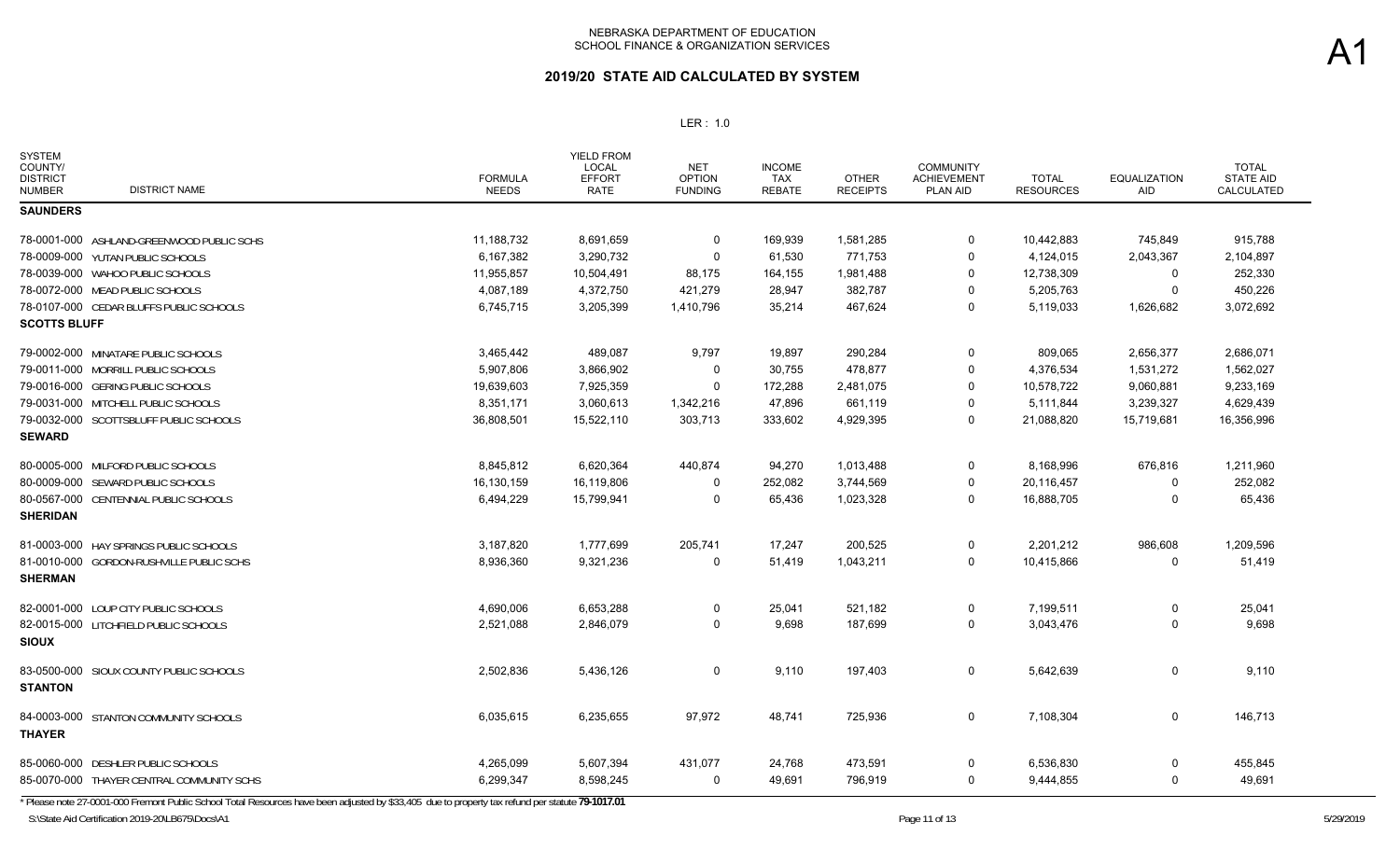| <b>SYSTEM</b><br>COUNTY/<br><b>DISTRICT</b><br><b>DISTRICT NAME</b><br><b>NUMBER</b> | <b>FORMULA</b><br><b>NEEDS</b> | <b>YIELD FROM</b><br>LOCAL<br><b>EFFORT</b><br><b>RATE</b> | <b>NET</b><br><b>OPTION</b><br><b>FUNDING</b> | <b>INCOME</b><br><b>TAX</b><br><b>REBATE</b> | <b>OTHER</b><br><b>RECEIPTS</b> | <b>COMMUNITY</b><br><b>ACHIEVEMENT</b><br><b>PLAN AID</b> | <b>TOTAL</b><br><b>RESOURCES</b> | <b>EQUALIZATION</b><br><b>AID</b> | <b>TOTAL</b><br><b>STATE AID</b><br>CALCULATED |
|--------------------------------------------------------------------------------------|--------------------------------|------------------------------------------------------------|-----------------------------------------------|----------------------------------------------|---------------------------------|-----------------------------------------------------------|----------------------------------|-----------------------------------|------------------------------------------------|
| <b>THAYER</b>                                                                        |                                |                                                            |                                               |                                              |                                 |                                                           |                                  |                                   |                                                |
| 85-2001-000 BRUNING-DAVENPORT UNIFIED SYS<br><b>THOMAS</b>                           | 3,350,779                      | 9,298,849                                                  | 0                                             | 37,724                                       | 518,129                         | $\mathbf 0$                                               | 9,854,702                        | 0                                 | 37,724                                         |
| 86-0001-000 THEDFORD PUBLIC SCHOOLS<br><b>THURSTON</b>                               | 2,644,771                      | 2,858,450                                                  | 244,930                                       | 9,214                                        | 209,995                         | $\mathbf 0$                                               | 3,322,589                        | 0                                 | 254,144                                        |
| 87-0001-000 PENDER PUBLIC SCHOOLS                                                    | 4,819,409                      | 6,136,274                                                  | 421,279                                       | 45,648                                       | 731,815                         | 0                                                         | 7,335,016                        | $\Omega$                          | 466,927                                        |
| 87-0013-000 WALTHILL PUBLIC SCHOOLS                                                  | 5,942,694                      | 1,722,219                                                  | $\Omega$                                      | 6,057                                        | 709,117                         | $\Omega$                                                  | 2,437,393                        | 3,505,301                         | 3,511,358                                      |
| 87-0016-000 UMO N HO N NATION PUBLIC SCHS                                            | 7,412,430                      | 193,565                                                    | 0                                             | 470                                          | 908,420                         | 0                                                         | 1,102,455                        | 6,309,975                         | 6,310,445                                      |
| 87-0017-000 WINNEBAGO PUBLIC SCHOOLS                                                 | 8,890,384                      | 1,042,005                                                  | $\Omega$                                      | 3,682                                        | 1,431,151                       | 0                                                         | 2,476,838                        | 6,413,546                         | 6,417,228                                      |
| <b>VALLEY</b>                                                                        |                                |                                                            |                                               |                                              |                                 |                                                           |                                  |                                   |                                                |
| 88-0005-000 ORD PUBLIC SCHOOLS                                                       | 7,286,056                      | 8,776,575                                                  | 166,552                                       | 53,989                                       | 835,658                         | 0                                                         | 9,832,774                        | $\Omega$                          | 220,541                                        |
| 88-0021-000 ARCADIA PUBLIC SCHOOLS                                                   | 2,681,925                      | 1,876,986                                                  | 137,161                                       | 8,589                                        | 149,035                         | $\Omega$                                                  | 2,171,771                        | 510,154                           | 655,904                                        |
| <b>WASHINGTON</b>                                                                    |                                |                                                            |                                               |                                              |                                 |                                                           |                                  |                                   |                                                |
| 89-0001-000 BLAIR COMMUNITY SCHOOLS                                                  | 22, 157, 294                   | 17,472,143                                                 | 0                                             | 357,485                                      | 3,708,762                       | 0                                                         | 21,538,390                       | 618,904                           | 976,389                                        |
| 89-0003-000 FORT CALHOUN COMMUNITY SCHS                                              | 9,068,784                      | 4,139,498                                                  | 1,939,845                                     | 115,021                                      | 1,110,332                       | 0                                                         | 7,304,696                        | 1,764,088                         | 3,818,954                                      |
| 89-0024-000 ARLINGTON PUBLIC SCHOOLS                                                 | 8,493,453                      | 7,001,723                                                  | 940,531                                       | 98,228                                       | 979,325                         | 0                                                         | 9,019,807                        | $\Omega$                          | 1,038,759                                      |
| <b>WAYNE</b>                                                                         |                                |                                                            |                                               |                                              |                                 |                                                           |                                  |                                   |                                                |
| 90-0017-000 WAYNE COMMUNITY SCHOOLS                                                  | 11,174,710                     | 9,470,246                                                  | 68,580                                        | 129,666                                      | 1,451,401                       | 0                                                         | 11,119,893                       | 54,817                            | 253,063                                        |
| 90-0560-000 WAKEFIELD PUBLIC SCHOOLS                                                 | 7,002,625                      | 4,900,347                                                  | 146,958                                       | 37,050                                       | 649,018                         | $\Omega$                                                  | 5,733,373                        | 1,269,252                         | 1,453,260                                      |
| 90-0595-000 WINSIDE PUBLIC SCHOOLS                                                   | 3,478,151                      | 4,104,370                                                  | 303,713                                       | 21,244                                       | 332,698                         | 0                                                         | 4,762,025                        | 0                                 | 324,957                                        |
| <b>WEBSTER</b>                                                                       |                                |                                                            |                                               |                                              |                                 |                                                           |                                  |                                   |                                                |
| 91-0002-000 RED CLOUD COMMUNITY SCHOOLS                                              | 4,084,422                      | 3,609,322                                                  | 313,510                                       | 20,733                                       | 416,207                         | 0                                                         | 4,359,772                        | 0                                 | 334,243                                        |
| 91-0074-000 BLUE HILL PUBLIC SCHOOLS                                                 | 4,851,065                      | 3,553,338                                                  | 489,860                                       | 24,221                                       | 480,019                         | $\Omega$                                                  | 4,547,438                        | 303,627                           | 817,708                                        |
| <b>WHEELER</b>                                                                       |                                |                                                            |                                               |                                              |                                 |                                                           |                                  |                                   |                                                |
| 92-0045-000 WHEELER CENTRAL SCHOOLS<br><b>YORK</b>                                   | 2,489,452                      | 5,534,802                                                  | 0                                             | 10,105                                       | 203,025                         | $\mathbf 0$                                               | 5,747,932                        | 0                                 | 10,105                                         |
| 93-0012-000 YORK PUBLIC SCHOOLS                                                      | 15,109,486                     | 11,497,070                                                 | 284,119                                       | 201,123                                      | 2,797,631                       | 0                                                         | 14,779,943                       | 329,543                           | 814,785                                        |
| 93-0083-000 MC COOL JUNCTION PUBLIC SCHS                                             | 4.367.498                      | 3,584,010                                                  | 1,136,475                                     | 18,651                                       | 427,063                         | $\Omega$                                                  | 5,166,199                        | 0                                 | 1,155,126                                      |

\* Please note 27-0001-000 Fremont Public School Total Resources have been adjusted by \$33,405 due to property tax refund per statute **79-1017.01**